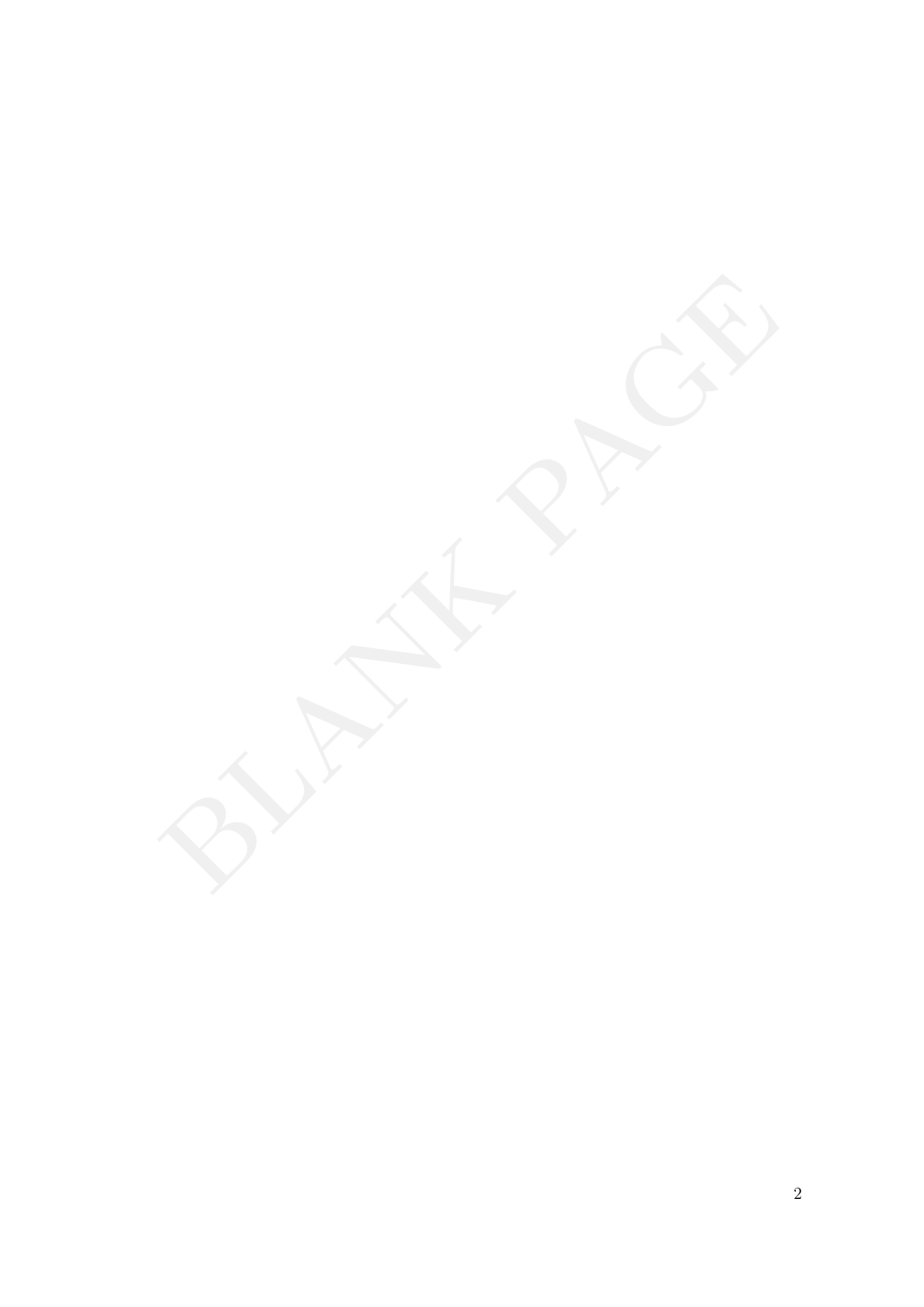# A Organizing SWERC

TIME LIMIT: 2.0s Memory limit: 2048MB

Gianni, SWERC's chief judge, received a huge amount of high quality problems from the judges and now he has to choose a problem set for SWERC.

He received n problems and he assigned a beauty score and a difficulty to each of them. The  $i$ -th problem has beauty score equal to  $b_i$  and difficulty equal to  $d_i$ . The beauty and the difficulty are integers between 1 and 10.

If there are no problems with a certain difficulty (the possible difficulties are  $1, 2, \ldots, 10$ ) then Gianni will ask for more problems to the judges.

Otherwise, for each difficulty between 1 and 10, he will put in the problem set one of the most beautiful problems with such difficulty (so the problem set will contain exactly 10 problems with distinct difficulties). You shall compute the total beauty of the problem set, that is the sum of the beauty scores of the problems chosen by Gianni.

### **INPUT**

Each test contains multiple test cases. The first line contains an integer  $t$  ( $1 \le t \le 100$ ) — the number of test cases. The descriptions of the t test cases follow.

The first line of each test case contains the integer  $n (1 \le n \le 100)$  — how many problems Gianni received from the judges.

The next n lines contain two integers each. The *i*-th of such lines contains  $b_i$  and  $d_i$   $(1 \leq b_i, d_i \leq 10)$ — the beauty score and the difficulty of the  $i$ -th problem.

### **OUTPUT**

For each test case, print the total beauty of the problem set chosen by Gianni. If Gianni cannot create a problem set (because there are no problems with a certain difficulty) print the string MOREPROBLEMS (all letters are uppercase, there are no spaces).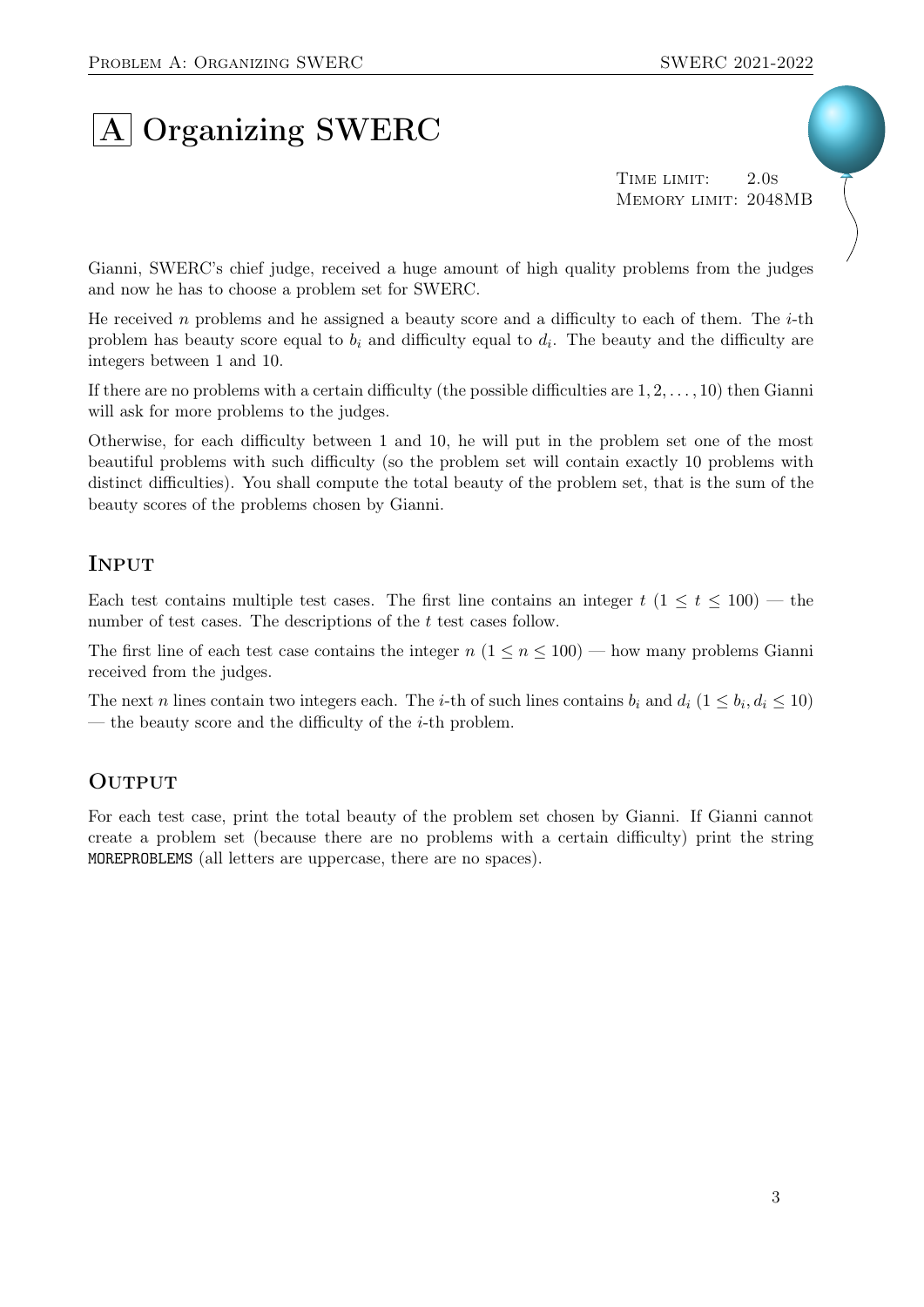### **SAMPLES**

| Sample input 1      | Sample output 1 |
|---------------------|-----------------|
| $\sqrt{2}$          | MOREPROBLEMS    |
| 3                   | 93              |
| 8<br>$\overline{4}$ |                 |
| 3<br>9              |                 |
| $\overline{7}$<br>6 |                 |
| 12                  |                 |
| 3 10                |                 |
| 10 1                |                 |
| 10 2                |                 |
| 10 3                |                 |
| 10 4                |                 |
| 3 10                |                 |
| 10 5                |                 |
| 10 6                |                 |
| 10 7                |                 |
| 10 8                |                 |
| 10 9                |                 |
| 1 10                |                 |

#### Explanation of sample 1.

In the first test case, Gianni has received only 3 problems, with difficulties  $3, 4, 7$  which are not sufficient to create a problem set (for example because there is not a problem with difficulty 1).

In the second test case, Gianni will create a problem set by taking the problems 2, 3, 4, 5, 7, 8, 9, 10, 11 (which have beauty equal to 10 and all difficulties from 1 to 9) and one of the problems 1 and 6 (which have both beauty 3 and difficulty 10). The total beauty of the resulting problem set is  $10 \cdot 9 + 3 = 93$ .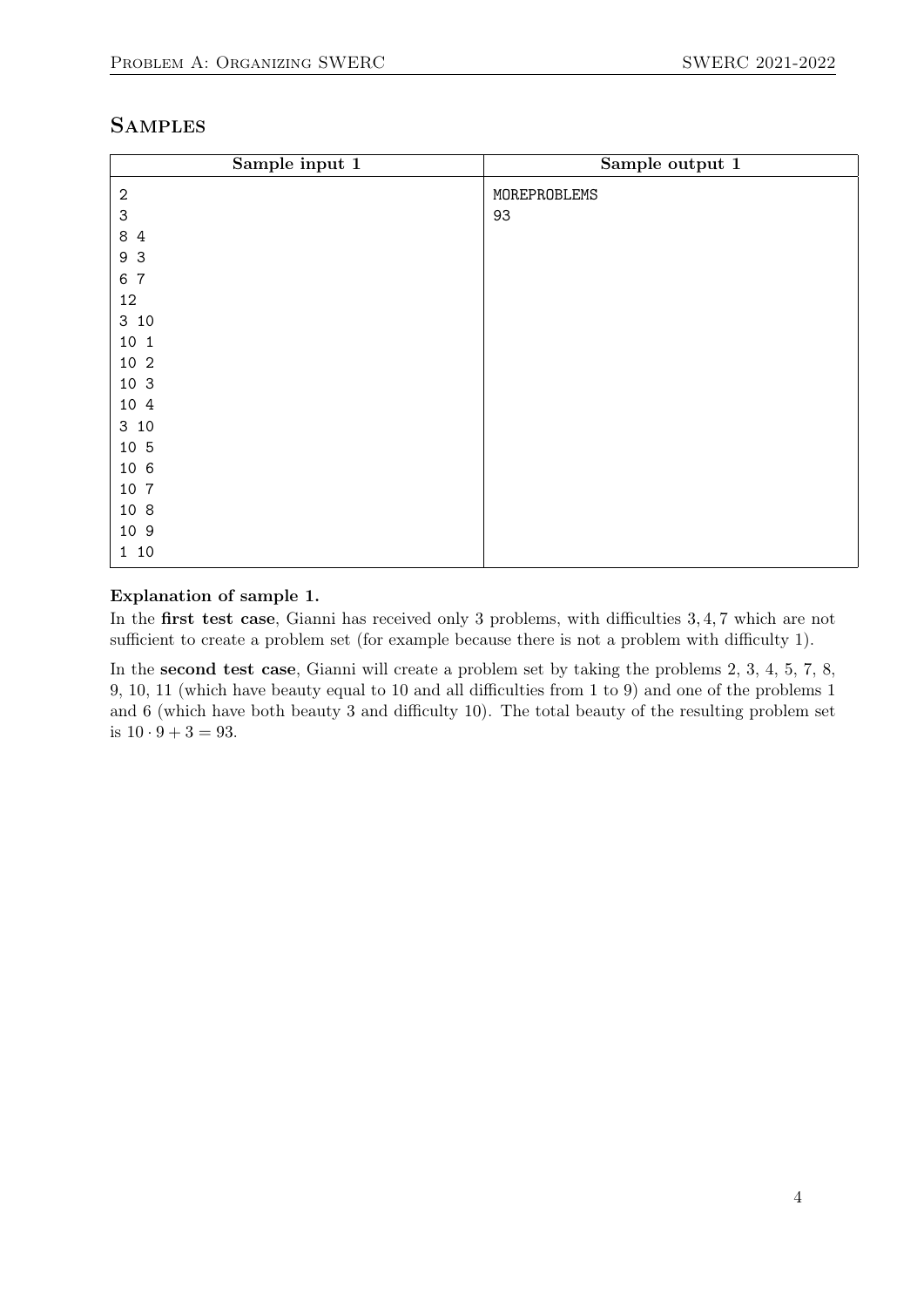# **B** Drone Photo

TIME LIMIT: 2.0s Memory limit: 2048MB

Today, like every year at SWERC, the  $n^2$  contestants have gathered outside the venue to take a drone photo. Jennifer, the social media manager for the event, has arranged them into an  $n \times n$ square. Being very good at her job, she knows that the contestant standing on the intersection of the *i*-th row with the *j*-th column is  $a_{i,j}$  years old. Coincidentally, she notices that no two contestants have the same age, and that everyone is between 1 and  $n^2$  years old.

Jennifer is planning to have some contestants hold a banner with the ICPC logo parallel to the ground, so that it is clearly visible in the aerial picture. Here are the steps that she is going to follow in order to take the perfect SWERC drone photo.

- First of all, Jennifer is going to select four contestants standing on the vertices of an axis-aligned rectangle.
- Then, she will have the two younger contestants hold one of the poles, while the two older contestants will hold the other pole.
- Finally, she will unfold the banner, using the poles to support its two ends. Obviously, this can only be done if the two poles are parallel and do not cross, as shown in the pictures below.



Being very indecisive, Jennifer would like to try out all possible arrangements for the banner, but she is worried that this may cause the contestants to be late for the competition. How many different ways are there to choose the four contestants holding the poles in order to take a perfect photo? Two choices are considered different if at least one contestant is included in one but not the other.

#### **INPUT**

The first line contains a single integer  $n (2 \lt n \lt 1500)$ .

The next  $n$  lines describe the ages of the contestants. Specifically, the  $i$ -th line contains the integers  $a_{i,1}, a_{i,2}, \ldots, a_{i,n}$   $(1 \le a_{i,j} \le n^2)$ .

It is guaranteed that  $a_{i,j} \neq a_{k,l}$  if  $i \neq k$  or  $j \neq l$ .

#### **OUTPUT**

Print the number of ways for Jennifer to choose the four contestants holding the poles.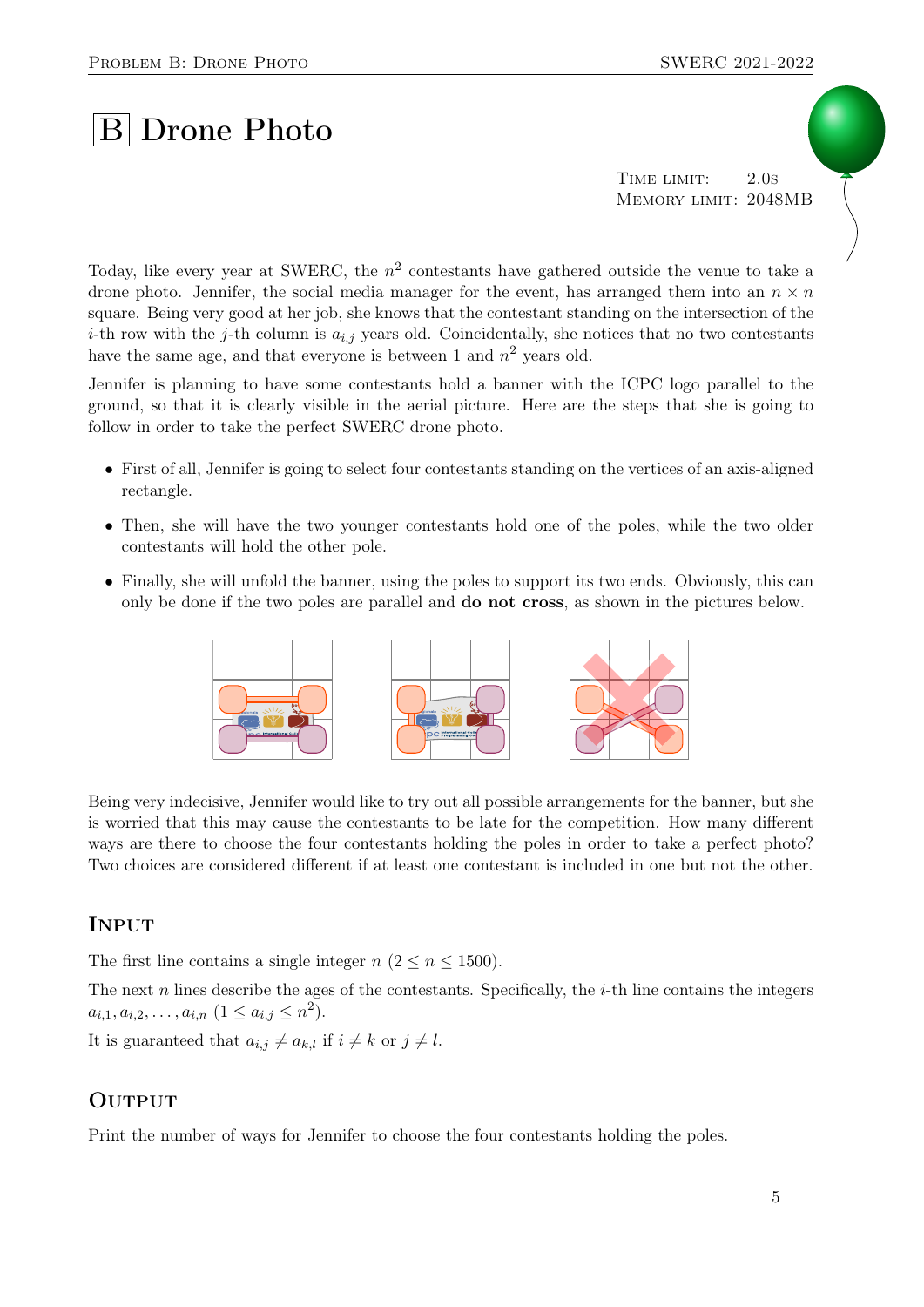### **SAMPLES**

| Sample input 1 | Sample output 1 |
|----------------|-----------------|
|                |                 |
|                |                 |
|                |                 |

#### Explanation of sample 1.

There are 4 contestants, arranged as follows.

|   | 3 |
|---|---|
| 4 |   |

There is only one way to choose four contestants, with one pole held by contestants aged 1 and 2 and the other one by contestants aged 3 and 4. But then, as we can see in the picture, the poles cross.



Since there is no valid way to choose four contestants, the answer is 0.

| Sample input 2 | Sample output 2 |
|----------------|-----------------|
|                |                 |
|                |                 |
|                |                 |

#### Explanation of sample 2.

The 4 contestants are arranged as follows.

| ۶ |  |
|---|--|
| 4 |  |

Once again, there is only one way to choose four contestants, but this time the poles don't cross.



Therefore, the answer is 1.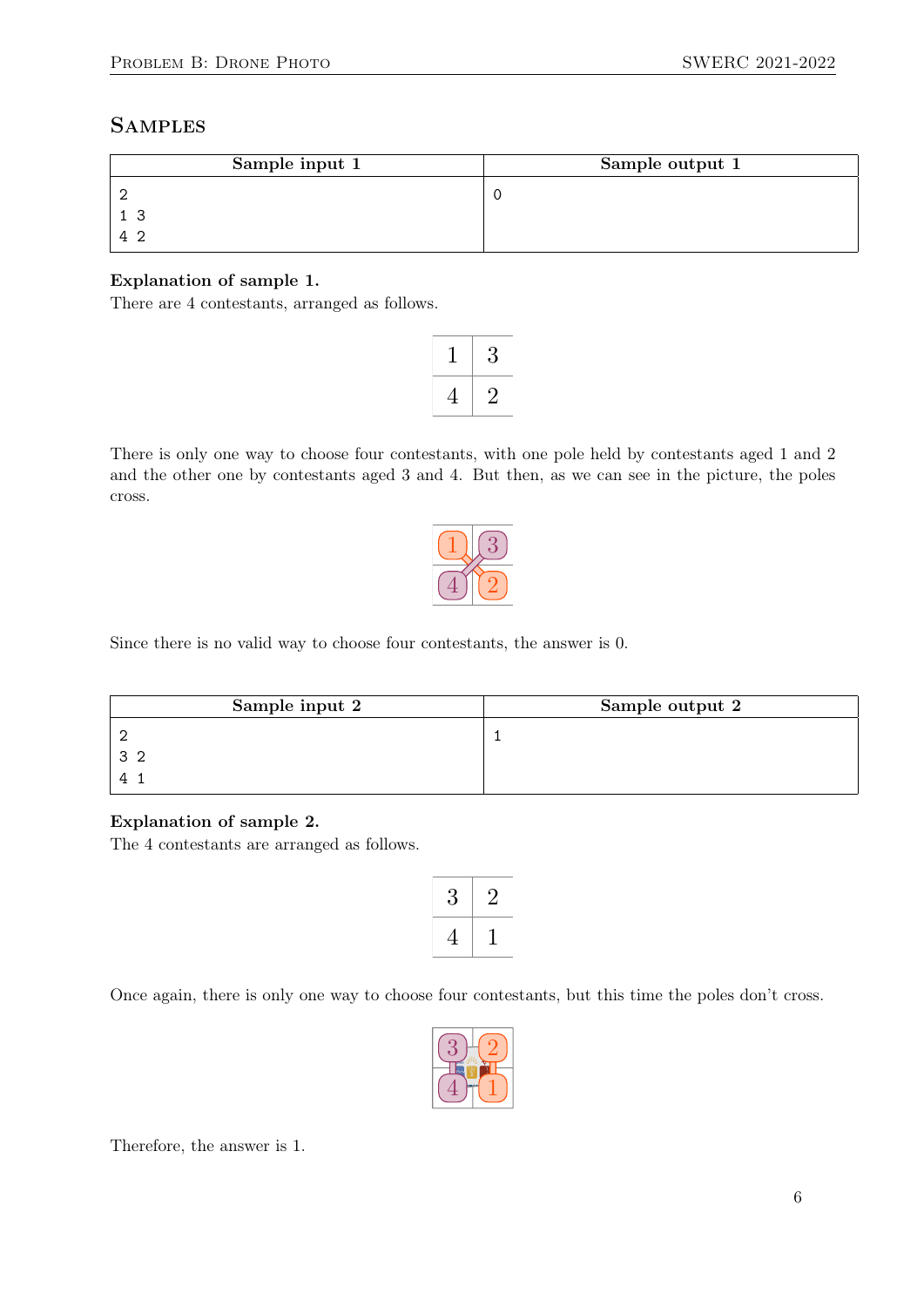| Sample input 3                                         | Sample output 3 |
|--------------------------------------------------------|-----------------|
| ິ<br>ں                                                 | b               |
| 9 2 4                                                  |                 |
|                                                        |                 |
| $\begin{array}{cc} 1 & 5 & 3 \\ 7 & 8 & 6 \end{array}$ |                 |

#### Explanation of sample 3.

The 9 contestants are arranged as follows.

| 9 | $\overline{2}$ | $\overline{4}$ |
|---|----------------|----------------|
|   | 5              | 3              |
| 7 | 8              | 6              |

There are 6 ways of choosing four contestants so that the poles don't cross, as shown in the following pictures.

| ratnak<br>l           |
|-----------------------|
| <b>Henrical Opene</b> |







| gionata | <b>C.</b> International Colle | 9ť |
|---------|-------------------------------|----|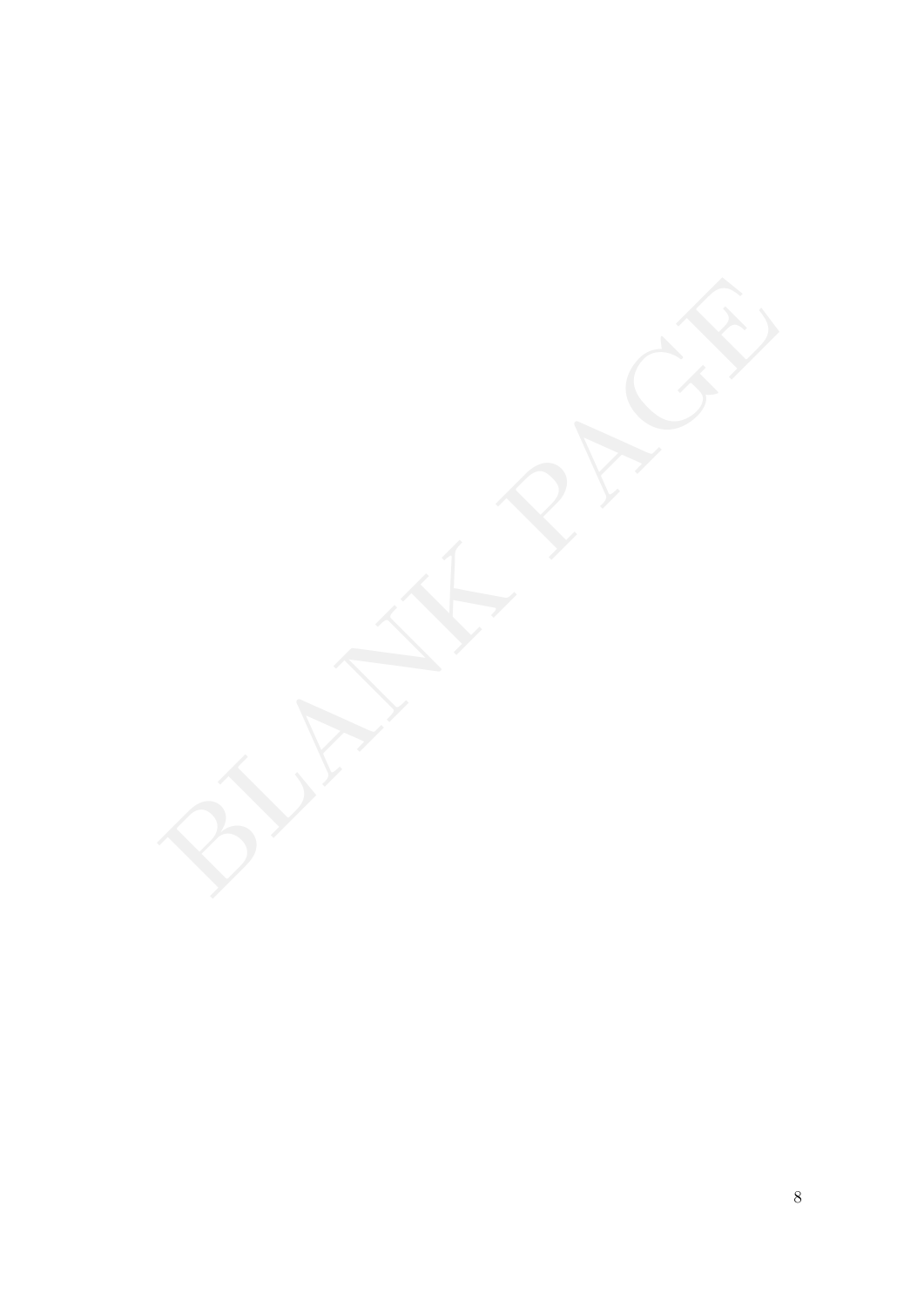# |C| Il Derby della Madonnina

TIME LIMIT: 2.0s Memory limit: 2048MB

The derby between Milan and Inter is happening soon, and you have been chosen as the assistant referee for the match, also known as linesman. Your task is to move along the touch-line, namely the side of the field, always looking very carefully at the match to check for offside positions and other offences.

Football is an extremely serious matter in Italy, and thus it is fundamental that you keep very close track of the ball for as much time as possible. This means that you want to maximise the number of kicks which you monitor closely. You are able to monitor closely a kick if, when it happens, you are in the position along the touch-line with minimum distance from the place where the kick happens.

Fortunately, expert analysts have been able to accurately predict all the kicks which will occur during the game. That is, you have been given two lists of integers,  $t_1, \ldots, t_n$  and  $a_1, \ldots, a_n$ , indicating that  $t_i$  seconds after the beginning of the match the ball will be kicked and you can monitor closely such kick if you are at the position  $a_i$  along the touch-line.

At the beginning of the game you start at position 0 and the maximum speed at which you can walk along the touch-line is v units per second (i.e., you can change your position by at most v each second). What is the maximum number of kicks that you can monitor closely?

# **INPUT**

The first line contains two integers n and  $v (1 \le n \le 2 \cdot 10^5, 1 \le v \le 10^6)$  — the number of kicks that will take place and your maximum speed.

The second line contains n integers  $t_1, \ldots, t_n$   $(1 \le t_i \le 10^9)$  — the times of the kicks in the match. The sequence of times is guaranteed to be strictly increasing, i.e.,  $t_1 < t_2 < \cdots < t_n$ .

The third line contains n integers  $a_1, \ldots, a_n$   $(-10^9 \le a_i \le 10^9)$  — the positions along the touch-line where you have to be to monitor closely each kick.

### **OUTPUT**

Print the maximum number of kicks that you can monitor closely.

#### **SAMPLES**

| Sample input 1 | Sample output 1 |
|----------------|-----------------|
| 32             |                 |
| 5 10 15        |                 |
| 7 17 29        |                 |

#### Explanation of sample 1.

It is possible to move to the right at maximum speed for the first 3.5 seconds and stay at position 7 until the first kick happens, and then immediately move right also at maximum speed to watch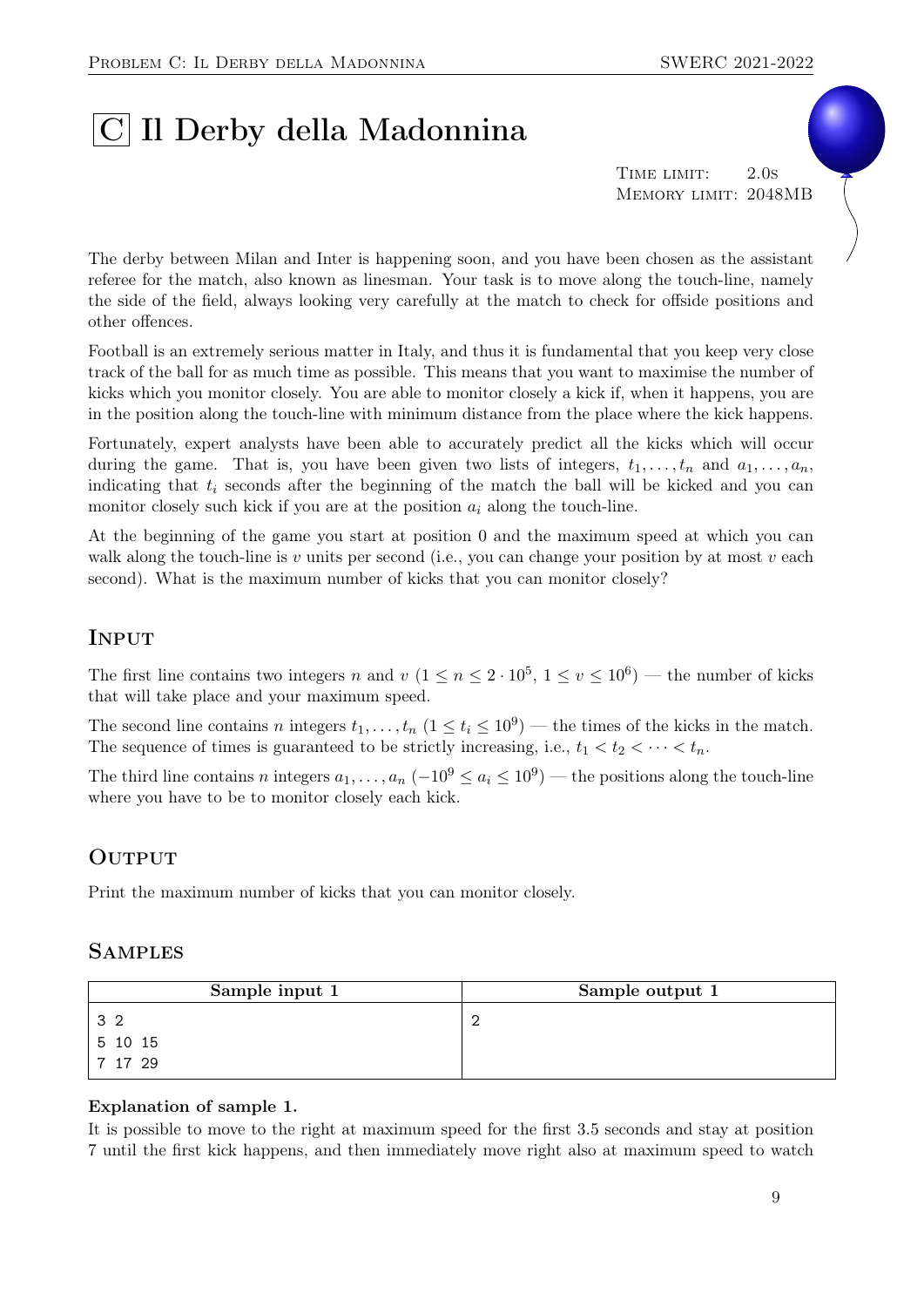the second kick at position 17. There is no way to monitor closely the third kick after the second kick, so at most 2 kicks can be seen.

| Sample input 2         | Sample output 2 |
|------------------------|-----------------|
| 5.                     |                 |
| 5781113                |                 |
| $ 3 \t3 \t-2 \t-2 \t4$ |                 |

| Sample input 3 | Sample output 3 |
|----------------|-----------------|
|                |                 |
|                |                 |
|                |                 |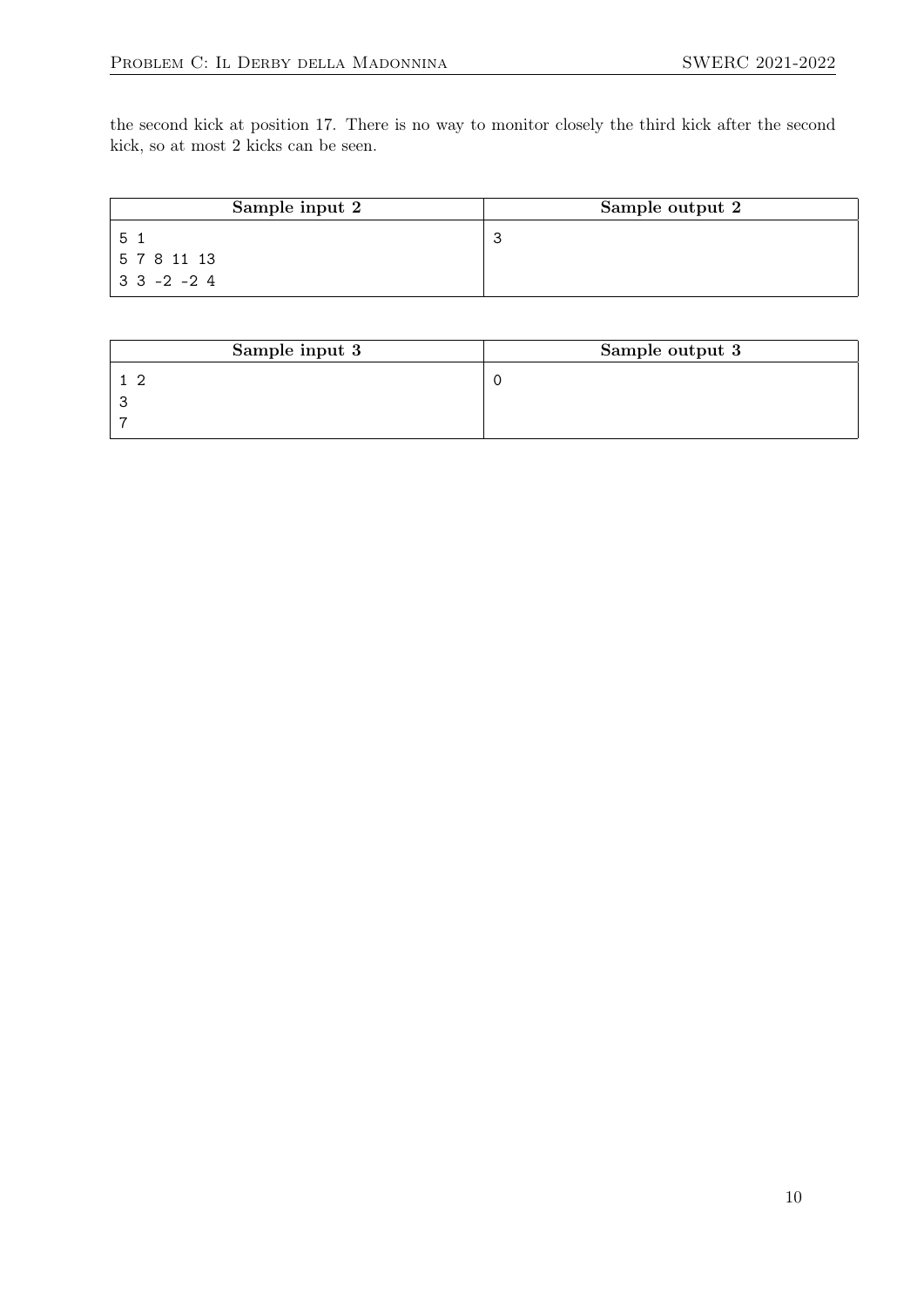# D Ice Cream Shop

TIME LIMIT: 2.0s Memory limit: 2048MB

On a beach there are n huts in a perfect line, hut 1 being at the left and hut  $i+1$  being 100 meters to the right of hut i, for all  $1 \leq i \leq n-1$ . In hut i there are  $p_i$  people.

There are m ice cream sellers, also aligned in a perfect line with all the huts. The *i*-th ice cream seller has their shop  $x_i$  meters to the right of the first hut. All ice cream shops are at distinct locations, but they may be at the same location as a hut.

You want to open a new ice cream shop and you wonder what the best location for your shop is. You can place your ice cream shop anywhere on the beach (not necessarily at an integer distance from the first hut) as long as it is aligned with the huts and the other ice cream shops, even if there is already another ice cream shop or a hut at that location. You know that people would come to your shop only if it is strictly closer to their hut than any other ice cream shop.

If every person living in the huts wants to buy exactly one ice cream, what is the maximum number of ice creams that you can sell if you place the shop optimally?

### **INPUT**

The first line contains two integers n and  $m (2 \le n \le 200000, 1 \le m \le 200000)$  — the number of huts and the number of ice cream sellers.

The second line contains n integers  $p_1, p_2, \ldots, p_n$   $(1 \leq p_i \leq 10^9)$  — the number of people in each hut.

The third line contains m integers  $x_1, x_2, \ldots, x_m$   $(0 \le x_i \le 10^9, x_i \ne x_j \text{ for } i \ne j)$  — the location of each ice cream shop.

### **OUTPUT**

Print the maximum number of ice creams that can be sold by choosing optimally the location of the new shop.

#### **SAMPLES**

| Sample input 1 | Sample output 1 |
|----------------|-----------------|
|                | -               |
| 256            |                 |
| 169            |                 |

#### Explanation of sample 1.

You can place the shop (coloured orange in the picture below) 150 meters to the right of the first hut (for example) so that it is the closest shop to the first two huts, which have 2 and 5 people, for a total of 7 sold ice creams.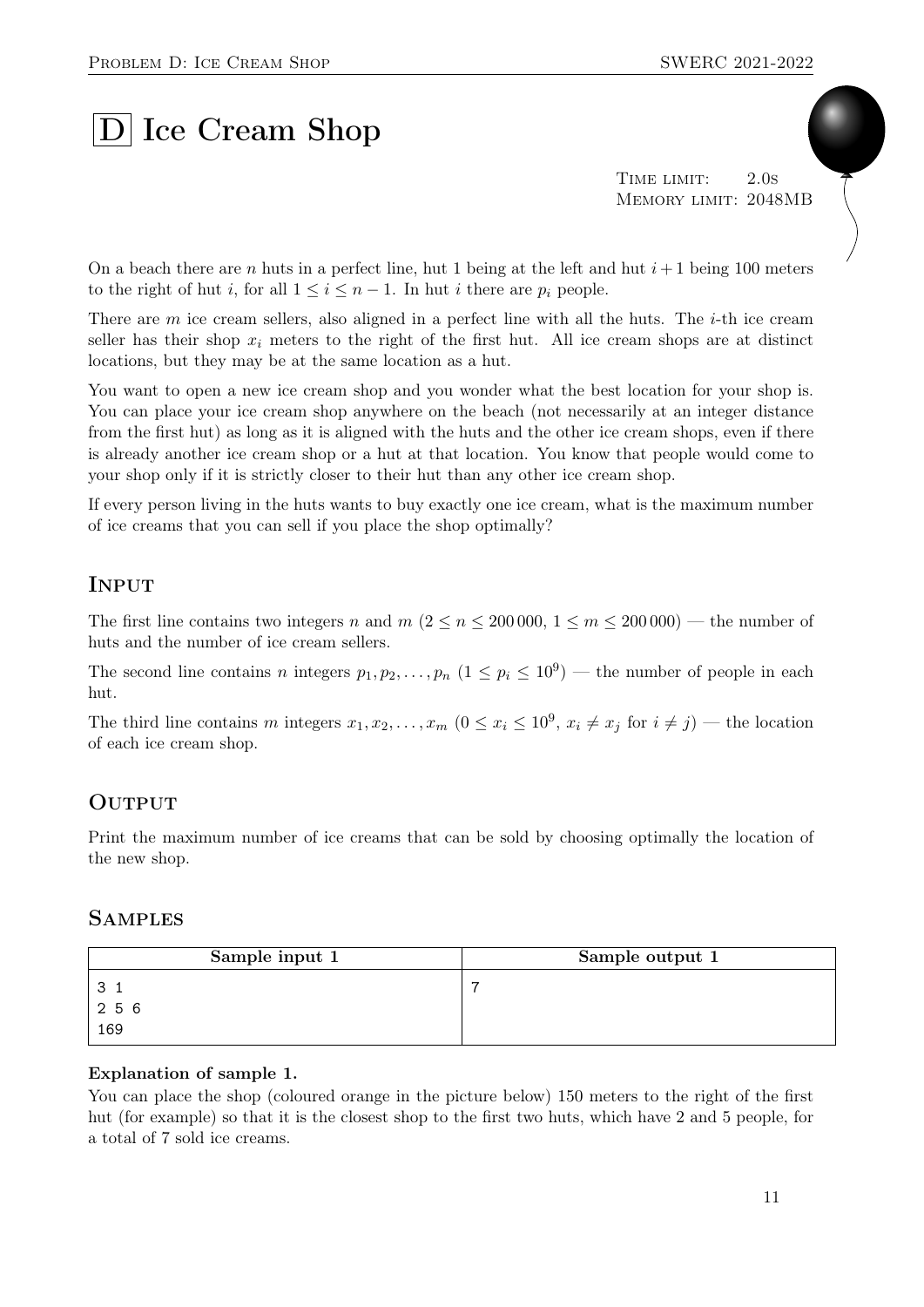

| Sample input 2 | Sample output 2 |
|----------------|-----------------|
| 42             | 15              |
| 1 2 7 8        |                 |
| 35 157         |                 |

#### Explanation of sample 2.

You can place the shop 170 meters to the right of the first hut (for example) so that it is the closest shop to the last two huts, which have 7 and 8 people, for a total of 15 sold ice creams.



| Sample input 3                                  | Sample output 3 |
|-------------------------------------------------|-----------------|
| 272203905 348354708 848256926 939404176<br>- 20 | 2136015810      |

| Sample input 4 | Sample output 4 |
|----------------|-----------------|
| 32             |                 |
|                |                 |
| 300 99         |                 |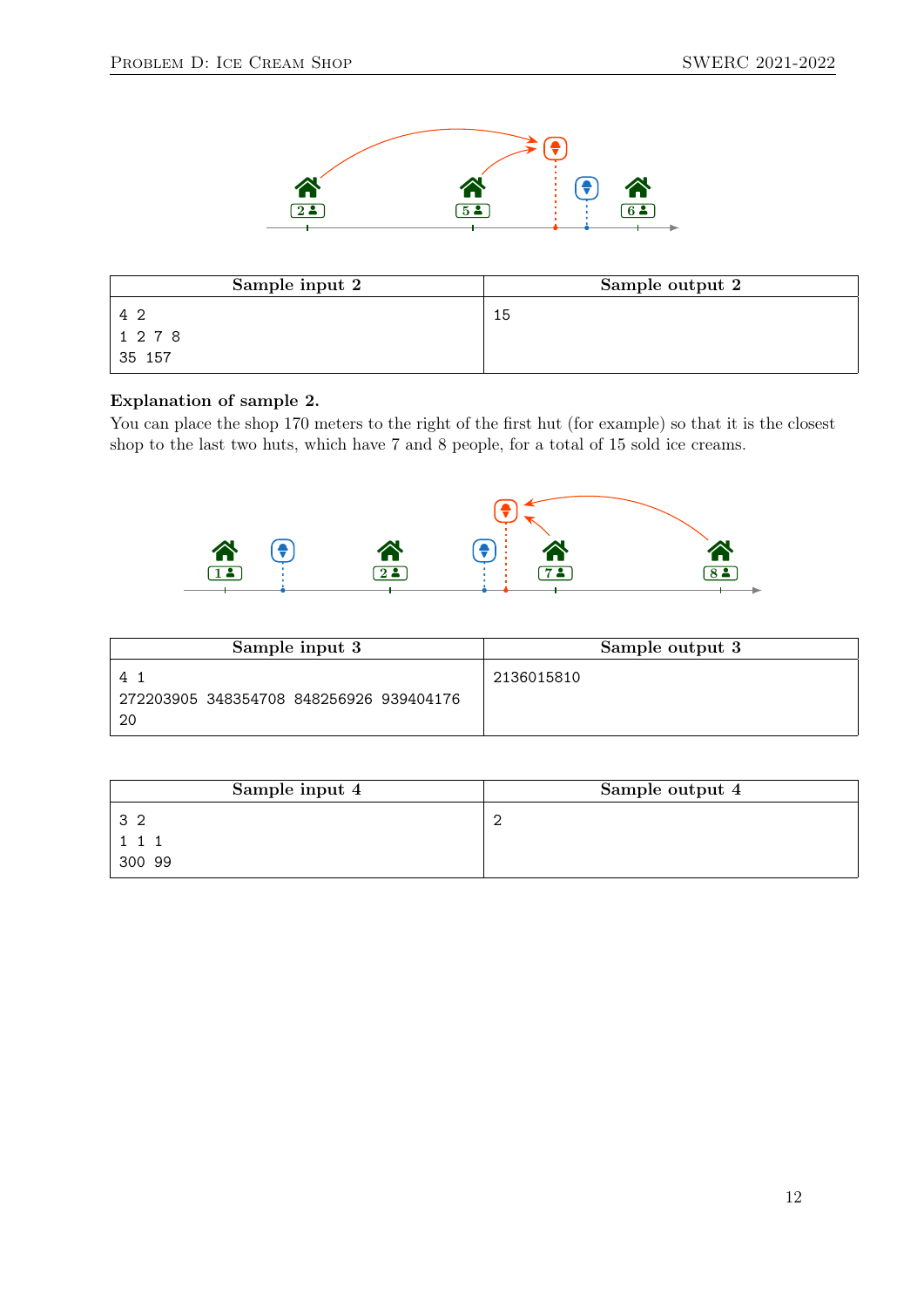# **E** Evolution of Weasels

TIME LIMIT: 2.0s Memory limit: 2048MB

A wild basilisk just appeared at your doorstep. You are not entirely sure what a basilisk is and you wonder whether it evolved from your favorite animal, the weasel.

How can you find out whether basilisks evolved from weasels? Certainly, a good first step is to sequence both of their DNAs. Then you can try to check whether there is a sequence of possible mutations from the DNA of the weasel to the DNA of the basilisk.

Your friend Ron is a talented alchemist and has studied DNA sequences in many of his experiments. He has found out that DNA strings consist of the letters A, B and C and that single mutations can only remove or add substrings (a substring is a contiguous sequence of characters). The substrings that can be removed or added by a mutation are AA, BB, CC, ABAB or BCBC. During a sequence of mutations a DNA string may even become empty.

Ron has agreed to sequence the DNA of the weasel and the basilisk for you, but finding out whether there is a sequence of possible mutations that leads from one to the other is too difficult for him, so you have to do it on your own.

#### **INPUT**

Each test contains multiple test cases. The first line contains an integer  $t$  ( $1 \le t \le 100$ ) — the number of test cases. The descriptions of the t test cases follow.

The first line of each test case contains a string  $u$  ( $1 \le |u| \le 200$ ) — the DNA of the weasel.

The second line of each test case contains a string  $v (1 \le |v| \le 200)$  — the DNA of the basilisk.

The values  $|u|, |v|$  denote the lengths of the strings u and v. It is guaranteed that both strings u and v consist of the letters A, B and C.

#### **OUTPUT**

For each test case, print YES if there is a sequence of mutations to get from  $u$  to  $v$  and NO otherwise.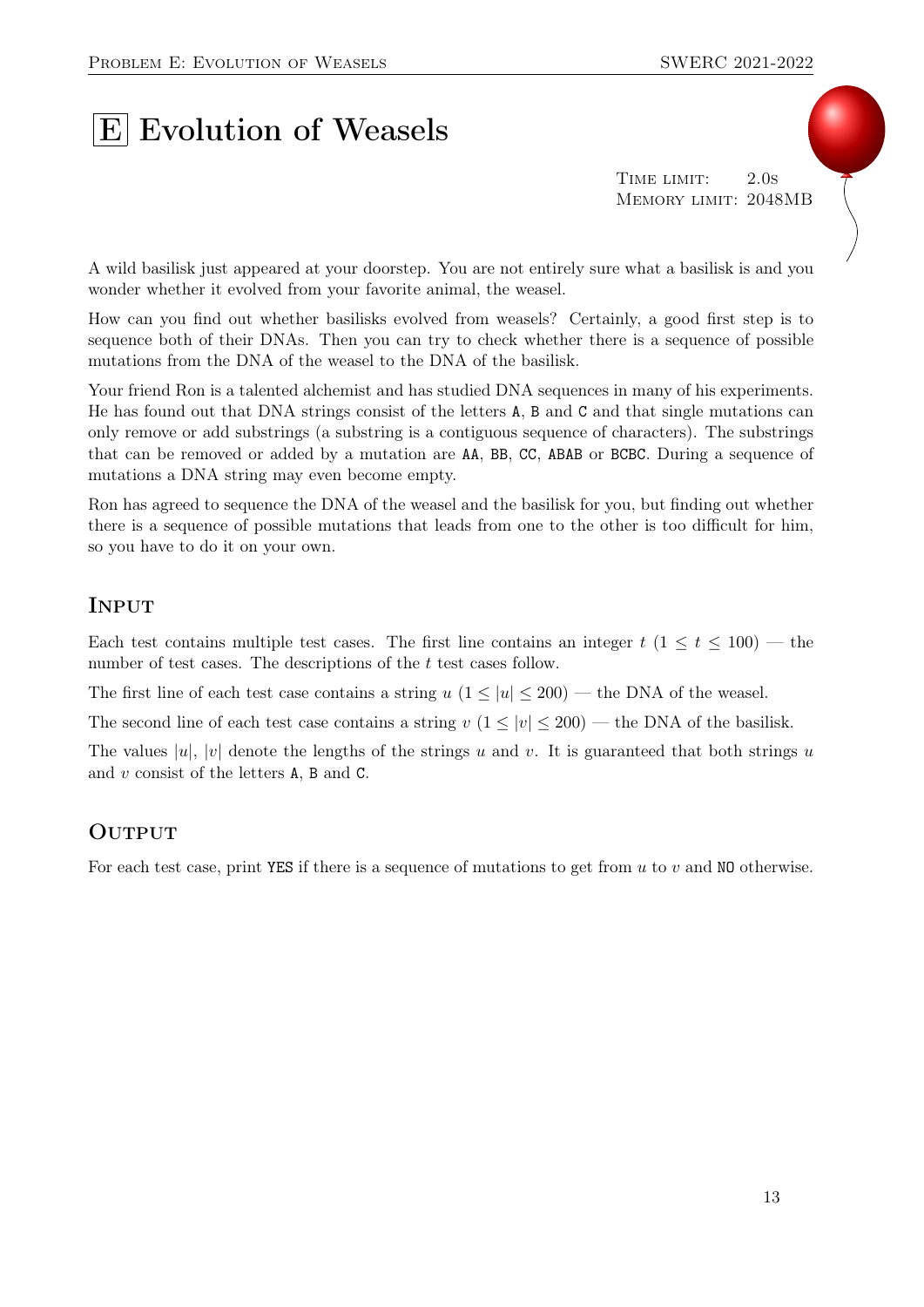# **SAMPLES**

| Sample input 1       | Sample output 1 |
|----------------------|-----------------|
| $\,8\,$              | NO              |
| A                    | NO              |
| $\, {\bf B}$         | NO              |
| $\, {\bf B}$         | YES             |
| $\mathtt{C}$         | YES             |
| $\mathtt{C}$         | YES             |
| A                    | YES             |
| $\mathtt{AA}$        | NO              |
| $\rm BB$             |                 |
| $\rm BB$             |                 |
| $\rm CC$             |                 |
| $\rm CC$             |                 |
| AA                   |                 |
| ${\tt ABAB}$         |                 |
| $_{\rm BCBC}$        |                 |
| $\operatorname{ABC}$ |                 |
| $\mathtt{CBA}$       |                 |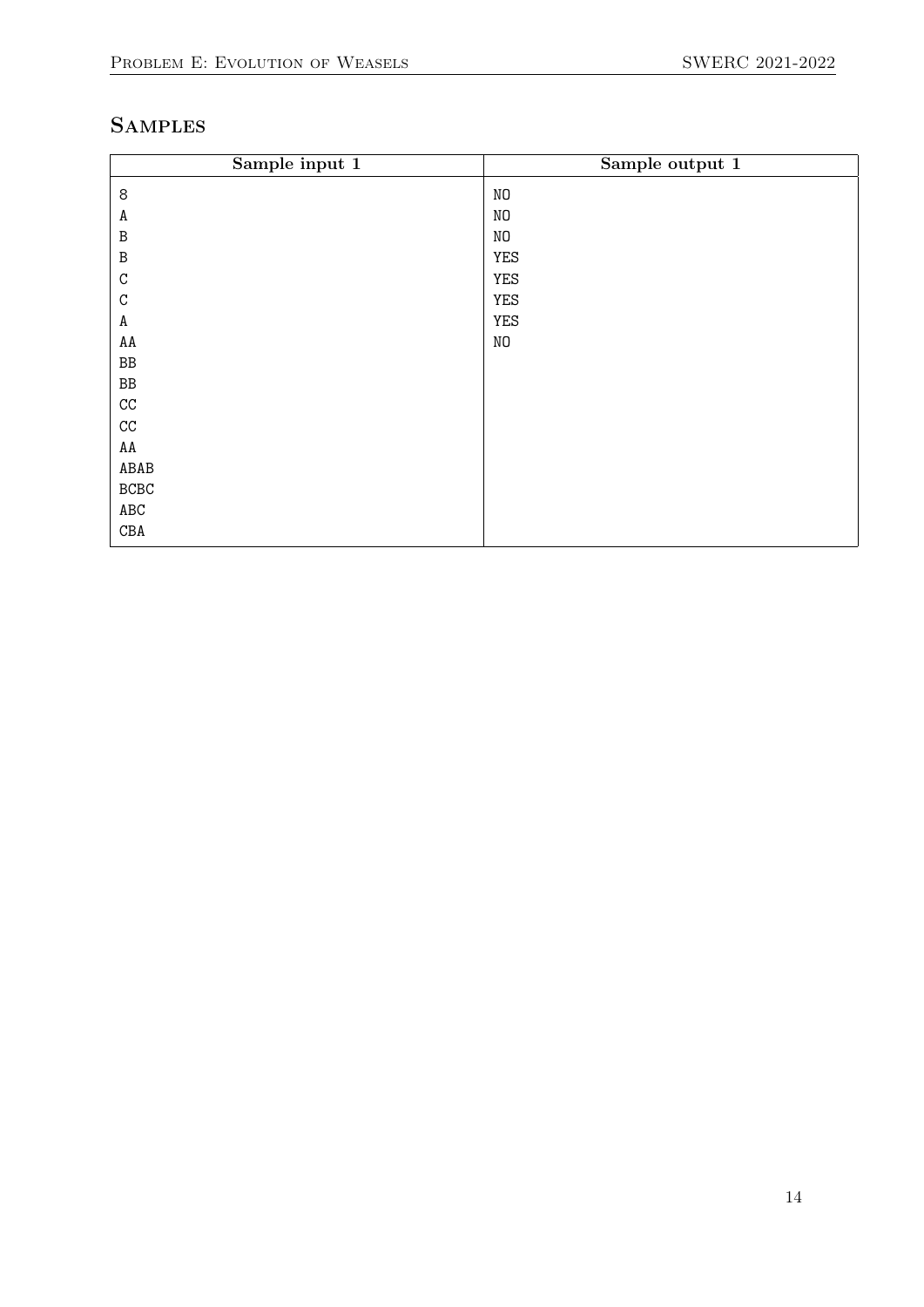# **F** Bottle Arrangements

TIME LIMIT: 2.0s Memory limit: 2048MB

Gabriella has been instructed to organize a renowned wine tasting event which will be attended by m critics. On display, there will be n different varieties of wine, each of which can either be a red wine or a white wine.

The wines will come in  $n$  bottles arranged in a line on the table, and, for convenience, each critic will sip from a contiguous interval of bottles: that is, he/she will taste exactly the bottles at position  $a, a+1, \ldots, b$  for some  $1 \le a \le b \le n$ . The interval depends on the critic, who will select it on the spot according to their preferences. In fact, the *i*-th critic  $(1 \leq i \leq m)$  has requested that he/she wants to taste exactly  $r_i$  red wines and  $w_i$  white wines.

Gabriella has yet to choose how many bottles of red wine and white wine there will be, and in what order they will appear. Help her find an arrangement (that is, a sequence of  $n$  bottles of either red or white wine) that satisfies the requests of all the critics, or state that no such arrangement exists.

### Input

Each test contains multiple test cases. The first line contains an integer  $t$  (1  $\leq t \leq 100$ ) — the number of test cases. The descriptions of the t test cases follow.

The first line of each test case contains two integers n and  $m$   $(1 \le n \le 100, 1 \le m \le 100)$  — the number of bottles of wine and the number of critics.

Each of the next m lines contains two integers  $r_i$  and  $w_i$   $(0 \le r_i, w_i \le 100, r_i + w_i \ge 1)$  — the number of red and white wines that the *i*-th critic wants to taste.

### **OUTPUT**

For each test case, if at least one solution exists, print a string of length n made up of the characters R and W, where the j-th character  $(1 \leq j \leq n)$  denotes the type of the wine in the j-th bottle of the arrangement (R for red and W for white). If there are multiple solutions, print any.

If no solution exists, print the string IMPOSSIBLE.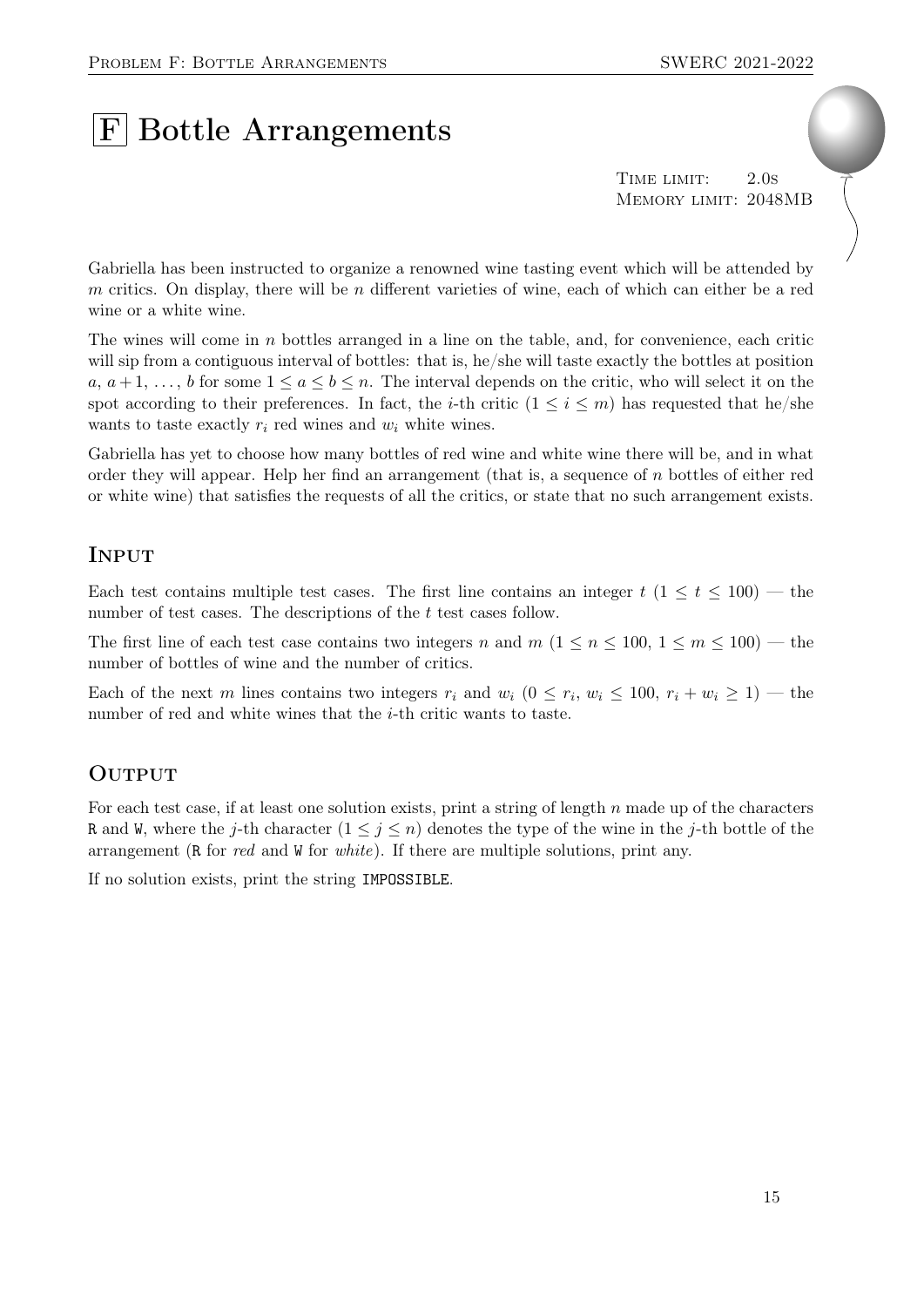### **SAMPLES**

| Sample input 1 | Sample output 1 |
|----------------|-----------------|
| 3              | RWRRW           |
| 5 3            | IMPOSSIBLE      |
| $1\ 0$         | WWW             |
| 3 <sub>2</sub> |                 |
| 2 <sub>2</sub> |                 |
| 4 3            |                 |
| 2 <sub>1</sub> |                 |
| $1\quad1$      |                 |
| 0 <sup>3</sup> |                 |
| 3 <sub>2</sub> |                 |
| 0 <sub>2</sub> |                 |
| 0 <sub>3</sub> |                 |

#### Explanation of sample 1.

In the first test case, there are  $n = 5$  bottles of wine to be arranged and  $m = 3$  critics. The arrangement RWRRW satisfies the requests of all three critics. Indeed:

- $\bullet$  the first critic can choose the interval [3, 3], which contains exactly one bottle of red wine (note that  $[1, 1]$  and  $[4, 4]$  are other valid choices);
- $\bullet$  the second critic can choose the interval  $[1, 5]$ , which contains 3 bottles of red wine and 2 bottles of white wine;
- $\bullet$  the third critic can choose the interval  $[2, 5]$ , which contains 2 bottles of red wine and 2 bottles of white wine.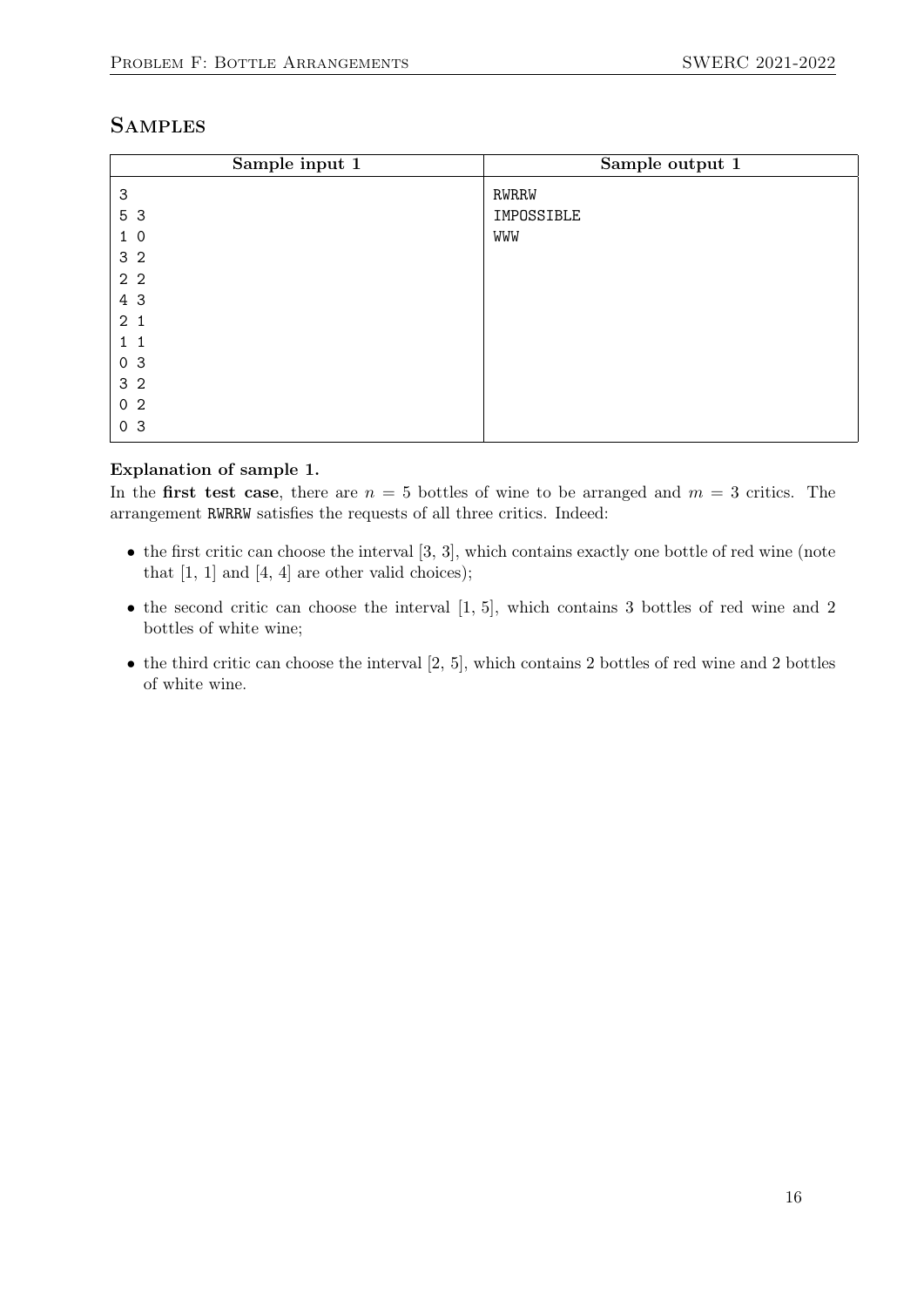# $|G|$  Round Table

TIME LIMIT: 2.0s Memory limit: 2048MB

There are n people, numbered from 1 to n, sitting at a round table. Person  $i + 1$  is sitting to the right of person i (with person 1 sitting to the right of person  $n$ ).

You have come up with a better seating arrangement, which is given as a permutation  $p_1, p_2, \ldots, p_n$ . More specifically, you want to change the seats of the people so that at the end person  $p_{i+1}$  is sitting to the right of person  $p_i$  (with person  $p_1$  sitting to the right of person  $p_n$ ). Notice that for each seating arrangement there are n permutations that describe it (which can be obtained by rotations).

In order to achieve that, you can swap two people sitting at adjacent places; but there is a catch: for all  $1 \leq x \leq n-1$  you cannot swap person x and person  $x+1$  (notice that you can swap person  $n$  and person 1). What is the minimum number of swaps necessary? It can be proven that any arrangement can be achieved.

### **INPUT**

Each test contains multiple test cases. The first line contains an integer  $t$  ( $1 \le t \le 10000$ ) — the number of test cases. The descriptions of the t test cases follow.

The first line of each test case contains a single integer  $n (3 \le n \le 200000)$  — the number of people sitting at the table.

The second line contains n distinct integers  $p_1, p_2, \ldots, p_n$   $(1 \leq p_i \leq n, p_i \neq p_j \text{ for } i \neq j)$  — the desired final order of the people around the table.

The sum of the values of n over all test cases does not exceed 200 000.

#### **OUTPUT**

For each test case, print the minimum number of swaps necessary to achieve the desired order.

#### **SAMPLES**

| Sample input 1 | Sample output 1 |
|----------------|-----------------|
| -3             |                 |
| 4              | 10              |
| 2 3 1 4        | 22              |
| 5              |                 |
| 5 4 3 2 1      |                 |
|                |                 |
| 4 1 6 5 3 7 2  |                 |

#### Explanation of sample 1.

In the **first test case**, we can swap person 4 and person 1 (who are adjacent) in the initial configuration and get the order  $[4, 2, 3, 1]$  which is equivalent to the desired one. Hence in this case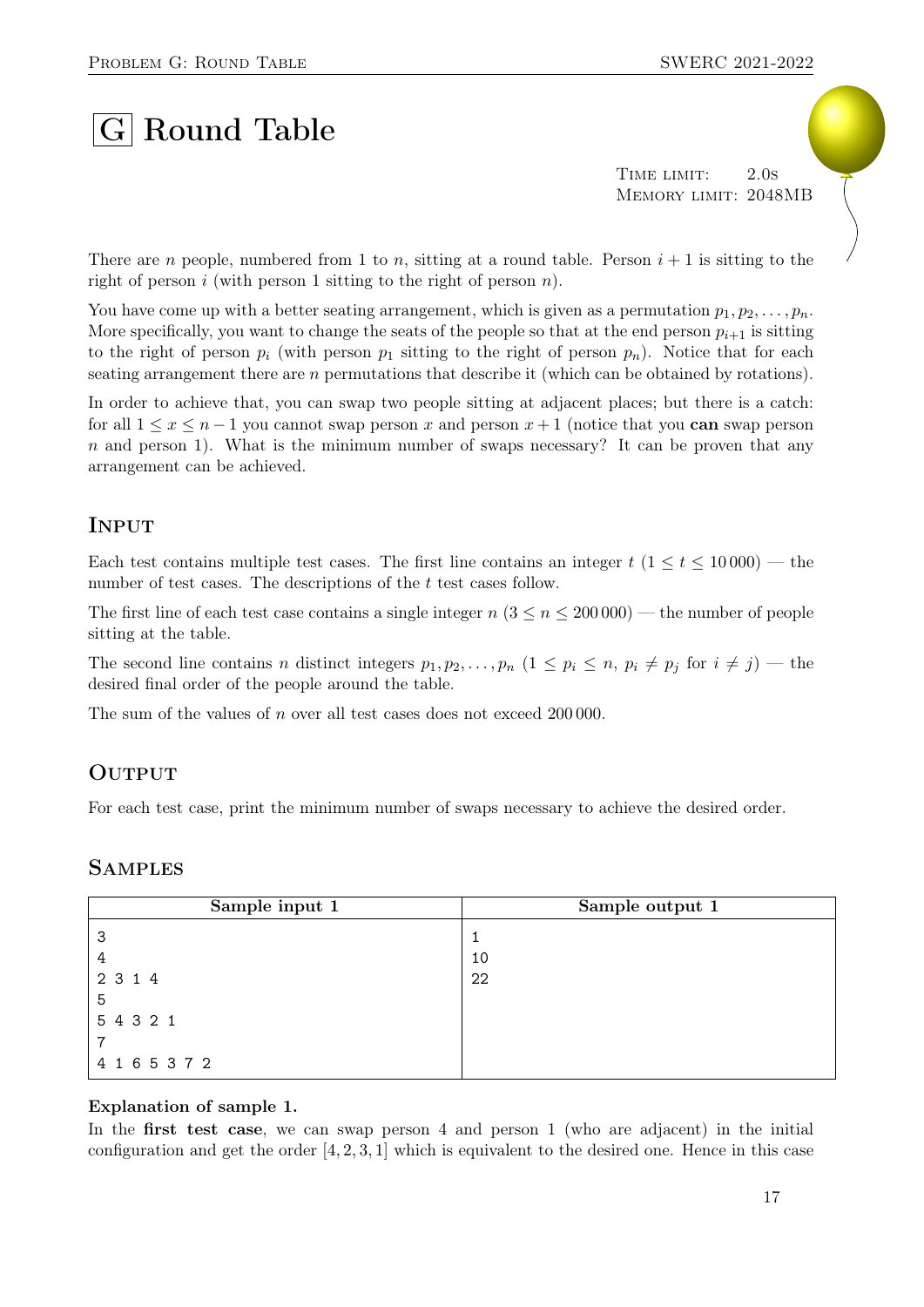a single swap is sufficient.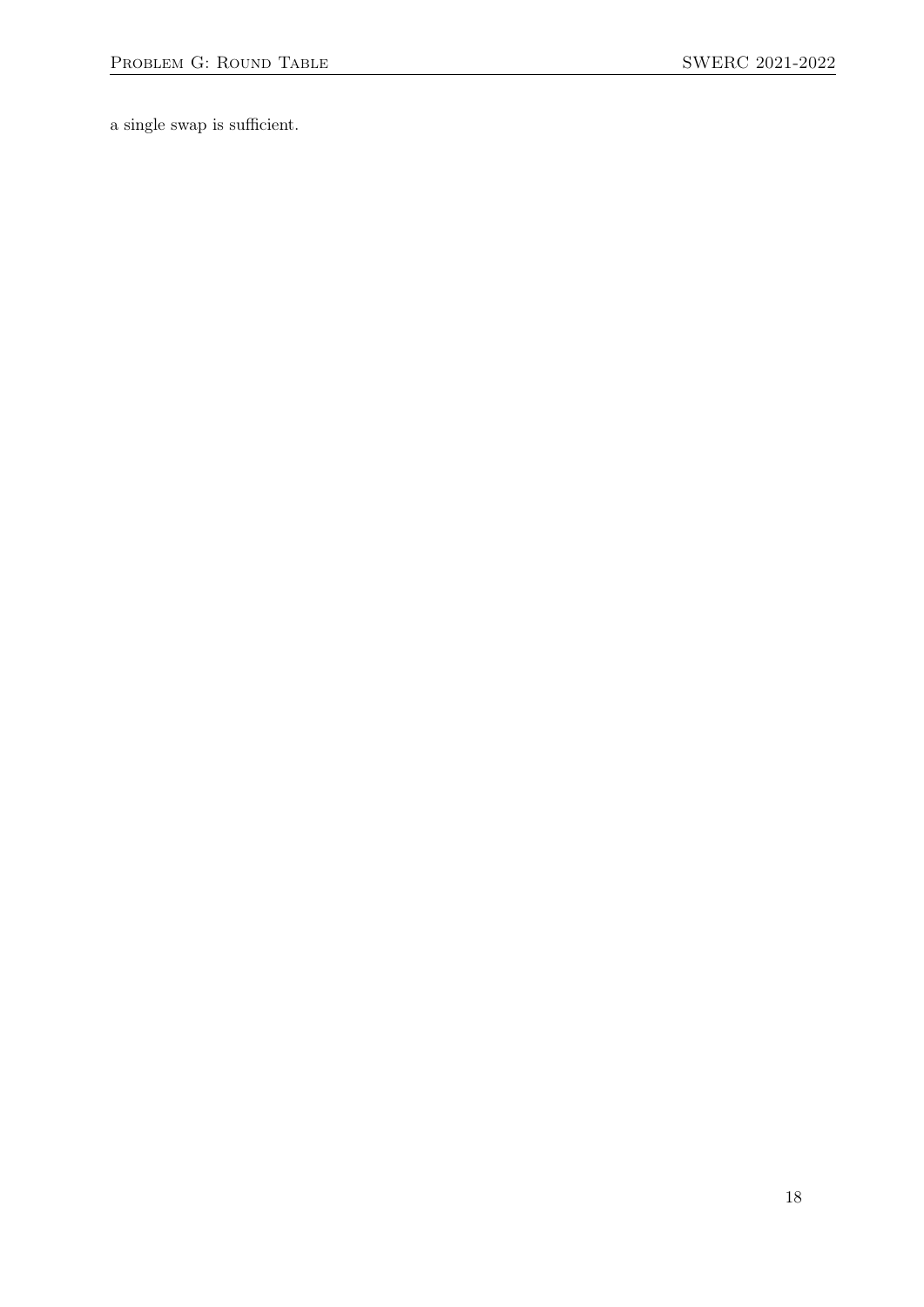# H Pandemic Restrictions

TIME LIMIT: 4.0s Memory limit: 2048MB

After a long time living abroad, you have decided to move back to Italy and have to find a place to live, but things are not so easy due to the ongoing global pandemic.

Your three friends Fabio, Flavio and Francesco live at the points with coordinates  $(x_1, y_1), (x_2, y_2)$ and  $(x_3, y_3)$ , respectively. Due to the mobility restrictions in response to the pandemic, meetings are limited to 3 persons, so you will only be able to meet 2 of your friends at a time. Moreover, in order to contain the spread of the infection, the authorities have imposed the following additional measure: for each meeting, the sum of the lengths travelled by each of the attendees from their residence place to the place of the meeting must not exceed r.

What is the minimum value of  $r$  (which can be any nonnegative real number) for which there exists a place of residence that allows you to hold the three possible meetings involving you and two of your friends? Note that the chosen place of residence need not have integer coordinates.

# Input

The first line contains the two integers  $x_1, y_1 \ (-10^4 \le x_1, y_1 \le 10^4)$  — the coordinates of the house of your friend Fabio.

The second line contains the two integers  $x_2, y_2$  ( $-10^4 \le x_2, y_2 \le 10^4$ ) — the coordinates of the house of your friend Flavio.

The third line contains the two integers  $x_3, y_3$  ( $-10^4 \le x_3, y_3 \le 10^4$ ) — the coordinates of the house of your friend Francesco.

It is guaranteed that your three friends live in different places (i.e., the three points  $(x_1, y_1), (x_2, y_2),$  $(x_3, y_3)$  are guaranteed to be distinct).

### **OUTPUT**

Print the minimum value of r which allows you to find a residence place satisfying the above conditions. Your answer is considered correct if its absolute or relative error does not exceed 10−<sup>4</sup> .

Formally, let your answer be a, and the jury's answer be b. Your answer is accepted if and only if  $\frac{|a-b|}{\max(1,|b|)} \leq 10^{-4}.$ 

#### **SAMPLES**

| Sample input 1 | Sample output 1 |
|----------------|-----------------|
| 0 <sub>0</sub> | 5.0686143166    |
| 50             |                 |
| 33             |                 |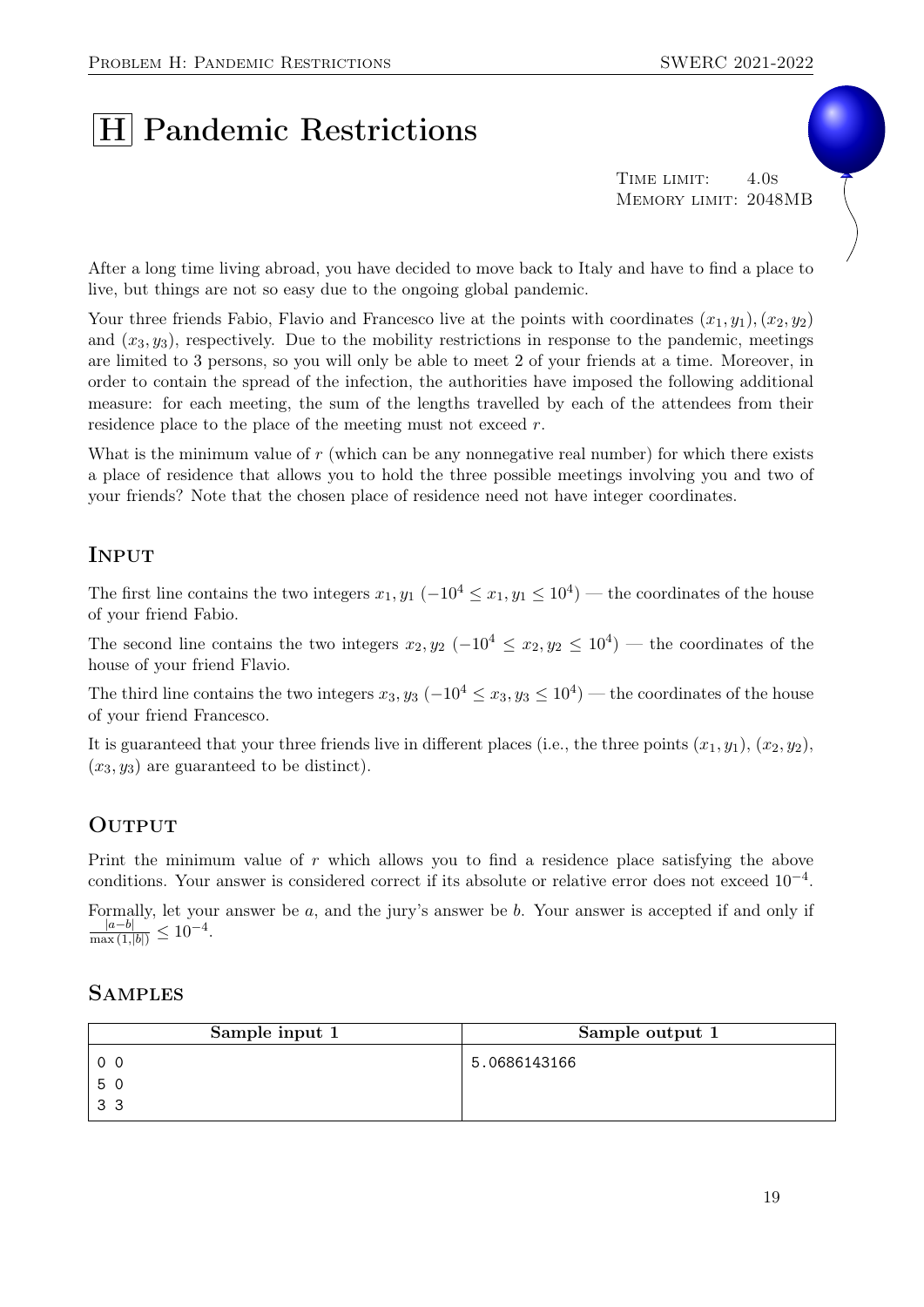#### Explanation of sample 1.

Fabio, Flavio and Francesco live at the points with coordinates  $(0, 0)$ ,  $(5, 0)$  and  $(3, 3)$  respectively. The optimal place of residence, represented by a green house in the picture below, is at the point with coordinates (2.3842..., 0.4151...).



For instance, it is possible for you to meet Flavio and Francesco at the point depicted below, so that the sum of the lengths travelled by the three attendees is at most (and in fact equal to)  $r = 5.0686...$ 



| Sample input 2 | Sample output 2 |
|----------------|-----------------|
| $-1 \ 0$       | 2.0000000000    |
| 0 <sub>0</sub> |                 |
|                |                 |

#### Explanation of sample 2.

Any point on the segment  $\{(x, 0) : -1 \le x \le 1\}$  is an optimal place of residence.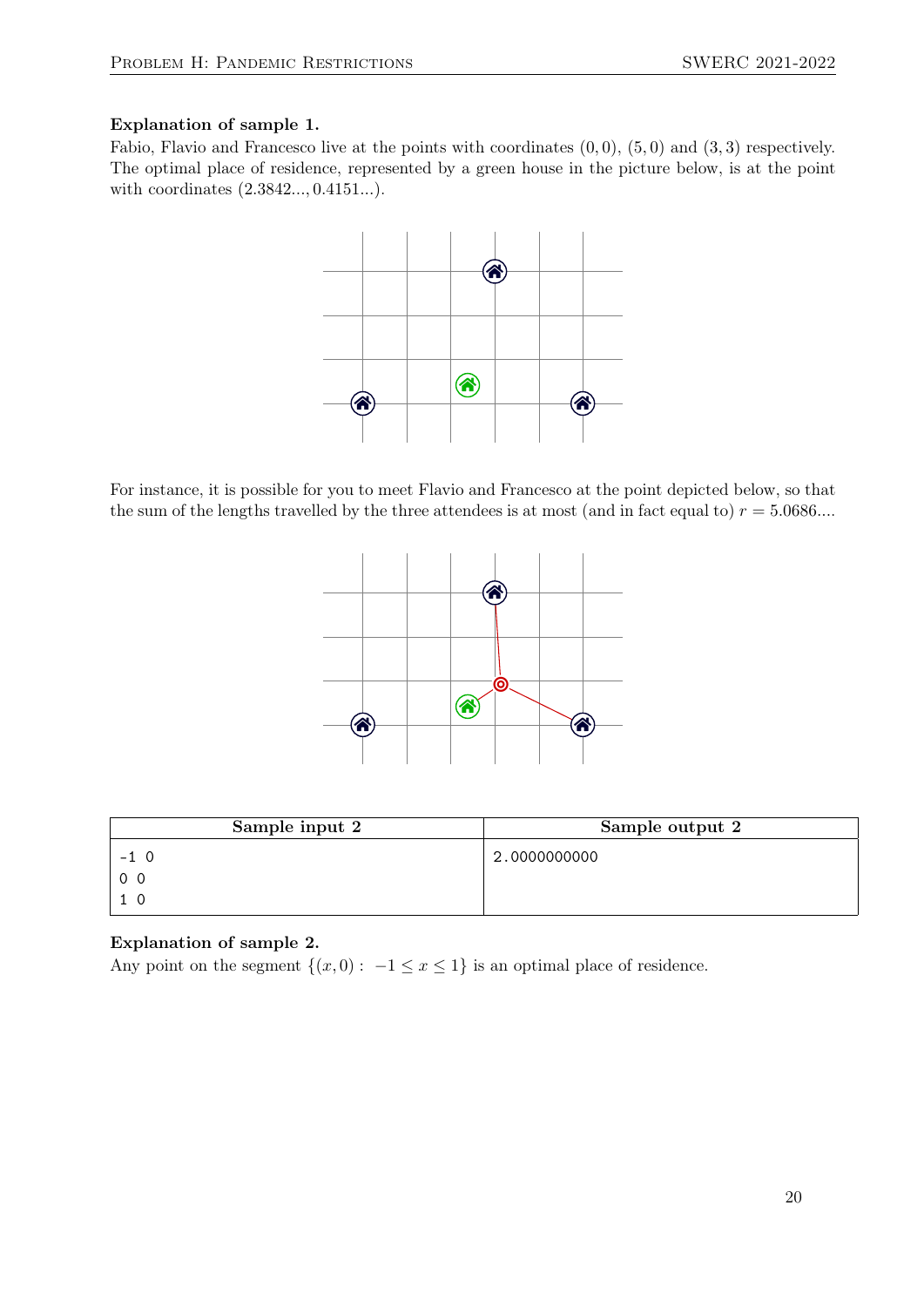# $|I|$  Antennas

TIME LIMIT: 4.0s Memory limit: 2048MB

There are n equidistant antennas on a line, numbered from 1 to n. Each antenna has a power rating, the power of the *i*-th antenna is  $p_i$ .

The *i*-th and the *j*-th antenna can communicate directly if and only if their distance is at most the minimum of their powers, i.e.,  $|i - j| \leq \min(p_i, p_j)$ . Sending a message directly between two such antennas takes 1 second.

What is the minimum amount of time necessary to send a message from antenna  $a$  to antenna  $b$ , possibly using other antennas as relays?

# **INPUT**

Each test contains multiple test cases. The first line contains an integer  $t$  (1  $\le t \le 100000$ ) — the number of test cases. The descriptions of the t test cases follow.

The first line of each test case contains three integers n, a, b  $(1 \le a, b \le n \le 200000)$  — the number of antennas, and the origin and target antenna.

The second line contains n integers  $p_1, p_2, \ldots, p_n$   $(1 \leq p_i \leq n)$  — the powers of the antennas.

The sum of the values of n over all test cases does not exceed 200 000.

### **OUTPUT**

For each test case, print the number of seconds needed to trasmit a message from a to b. It can be shown that under the problem constraints, it is always possible to send such a message.

| Sample input 1      | Sample output 1 |
|---------------------|-----------------|
| 3                   | 4               |
| 10 2 9              | -0              |
| 4 1 1 1 5 1 1 1 1 5 | -2              |
| $1 \; 1 \; 1$       |                 |
|                     |                 |
| 3 1 3               |                 |
| 3 3 1               |                 |

# **SAMPLES**

#### Explanation of sample 1.

In the first test case, we must send a message from antenna 2 to antenna 9. A sequence of communications requiring 4 seconds, which is the minimum possible amount of time, is the following:

• In 1 second we send the message from antenna 2 to antenna 1. This is possible since  $|2 - 1| \le$  $\min(1, 4) = \min(p_2, p_1).$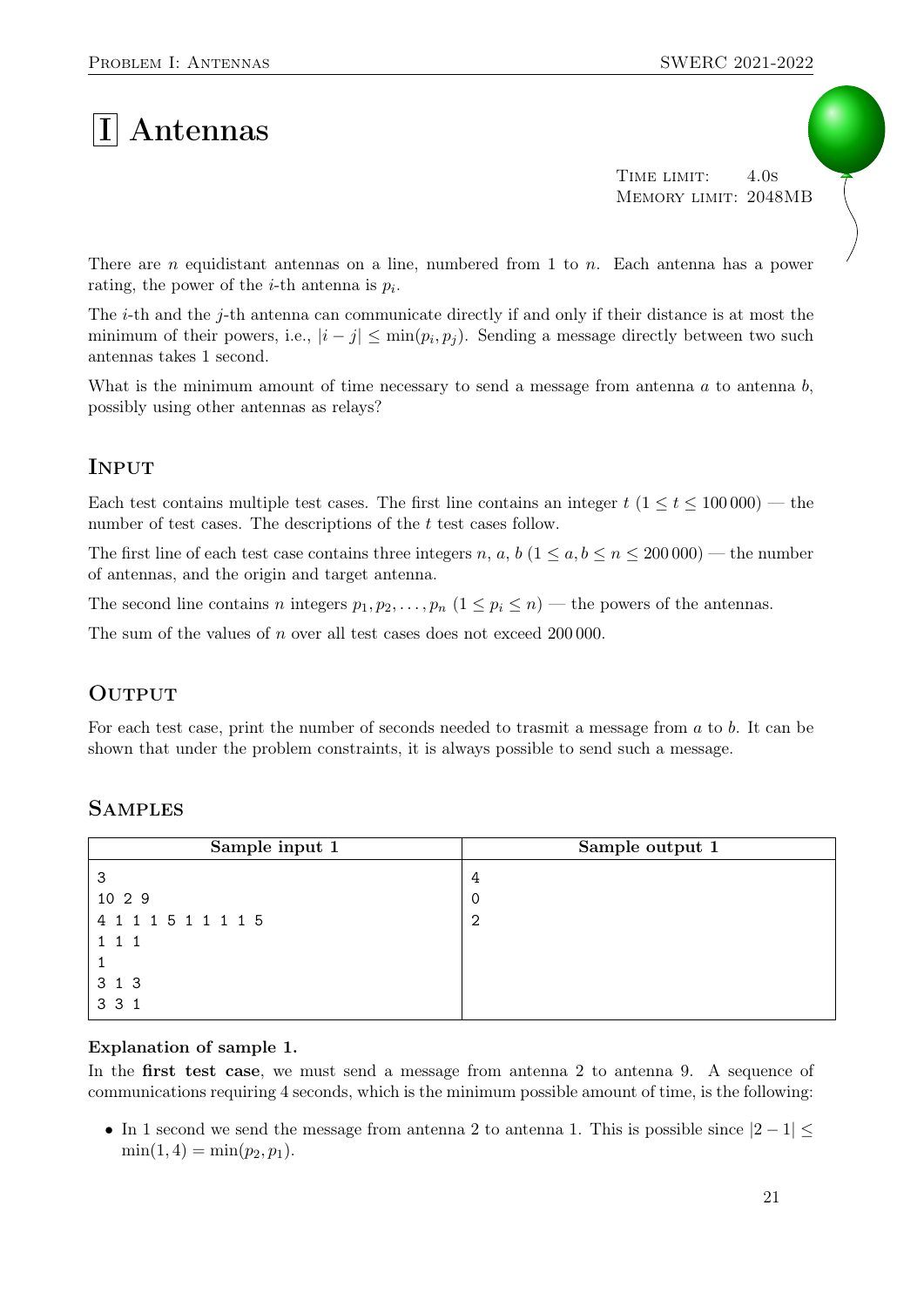- In 1 second we send the message from antenna 1 to antenna 5. This is possible since  $|1-5| \le$  $\min(4, 5) = \min(p_1, p_5).$
- In 1 second we send the message from antenna 5 to antenna 10. This is possible since  $|5-10| \le$  $min(5, 5) = min(p_5, p_{10}).$
- In 1 second we send the message from antenna 10 to antenna 9. This is possible since  $|10-9| \le$  $\min(5, 1) = \min(p_{10}, p_9).$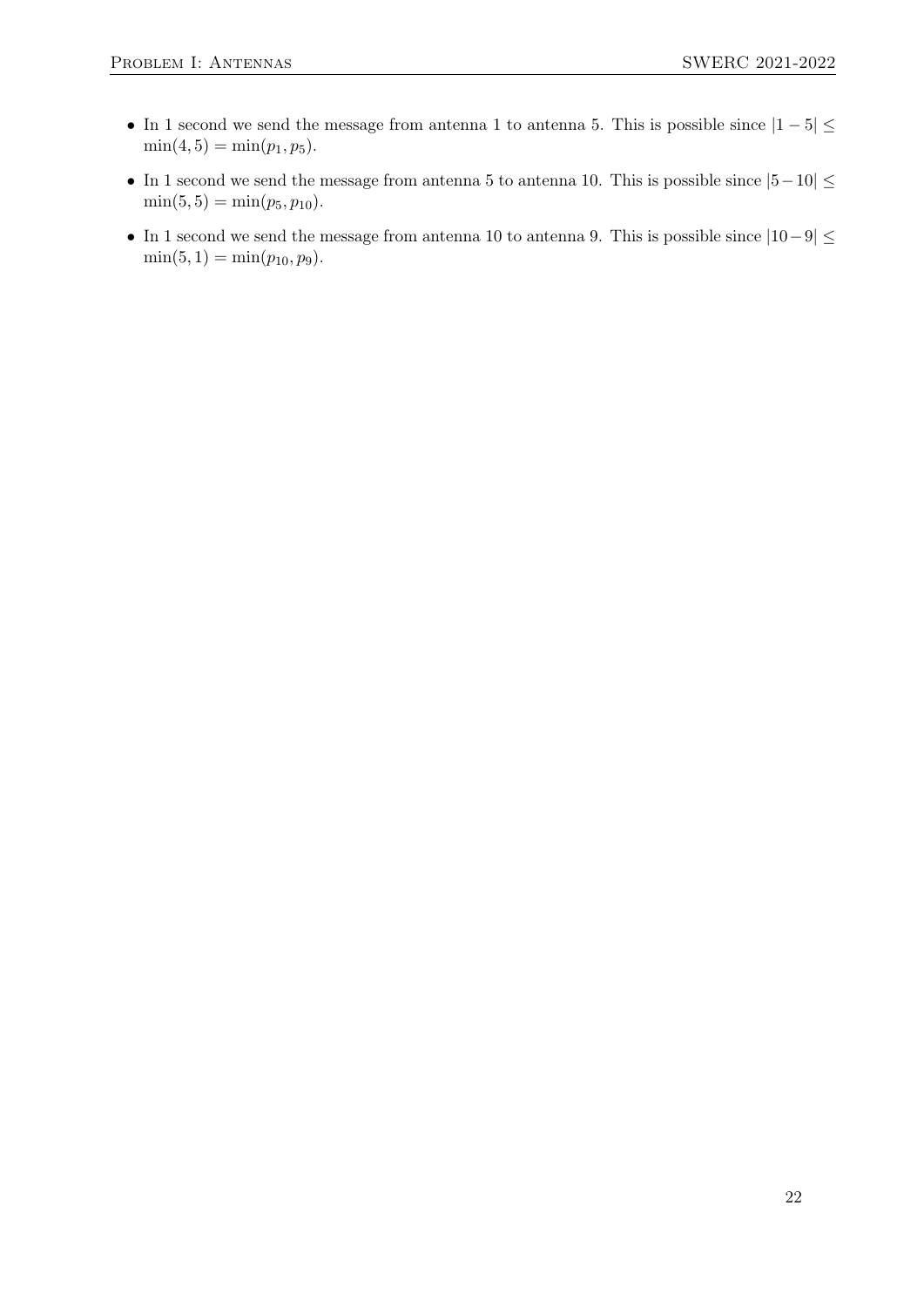# $|{\rm J}|$  Boundary

TIME LIMIT: 2.0s Memory limit: 2048MB

Bethany would like to tile her bathroom. The bathroom has width  $w$  centimeters and length  $l$ centimeters. If Bethany simply used the basic tiles of size  $1 \times 1$  centimeters, she would use  $w \cdot l$  of them.

However, she has something different in mind.

- On the interior of the floor she wants to use the  $1 \times 1$  tiles. She needs exactly  $(w 2) \cdot (l 2)$ of these.
- On the floor boundary she wants to use tiles of size  $1 \times a$  for some positive integer a. The tiles can also be rotated by 90 degrees.

For which values of a can Bethany tile the bathroom floor as described? Note that a can also be 1.

### **INPUT**

Each test contains multiple test cases. The first line contains an integer  $t$  (1  $\leq t \leq 100$ ) — the number of test cases. The descriptions of the t test cases follow.

Each test case consist of a single line, which contains two integers w,  $l$   $(3 \leq w, l \leq 10^9)$  — the dimensions of the bathroom.

#### **OUTPUT**

For each test case, print an integer  $k$  ( $0 \le k$ ) — the number of valid values of a for the given test case — followed by k integers  $a_1, a_2, \ldots, a_k$   $(1 \le a_i)$  — the valid values of a. The values  $a_1, a_2, \ldots, a_k$ have to be sorted from smallest to largest.

It is guaranteed that under the problem constraints, the output contains at most 200 000 integers.

#### **SAMPLES**

| Sample input 1      | Sample output 1 |
|---------------------|-----------------|
|                     | 3 1 2 3         |
| 35                  | 31211           |
| 12 12               | 2 1 2           |
| 314159265 358979323 |                 |

#### Explanation of sample 1.

In the **first test case**, the bathroom is 3 centimeters wide and 5 centimeters long. There are three values of a such that Bethany can tile the floor as described in the statement, namely  $a = 1, a = 2$ and  $a = 3$ . The three tilings are represented in the following pictures.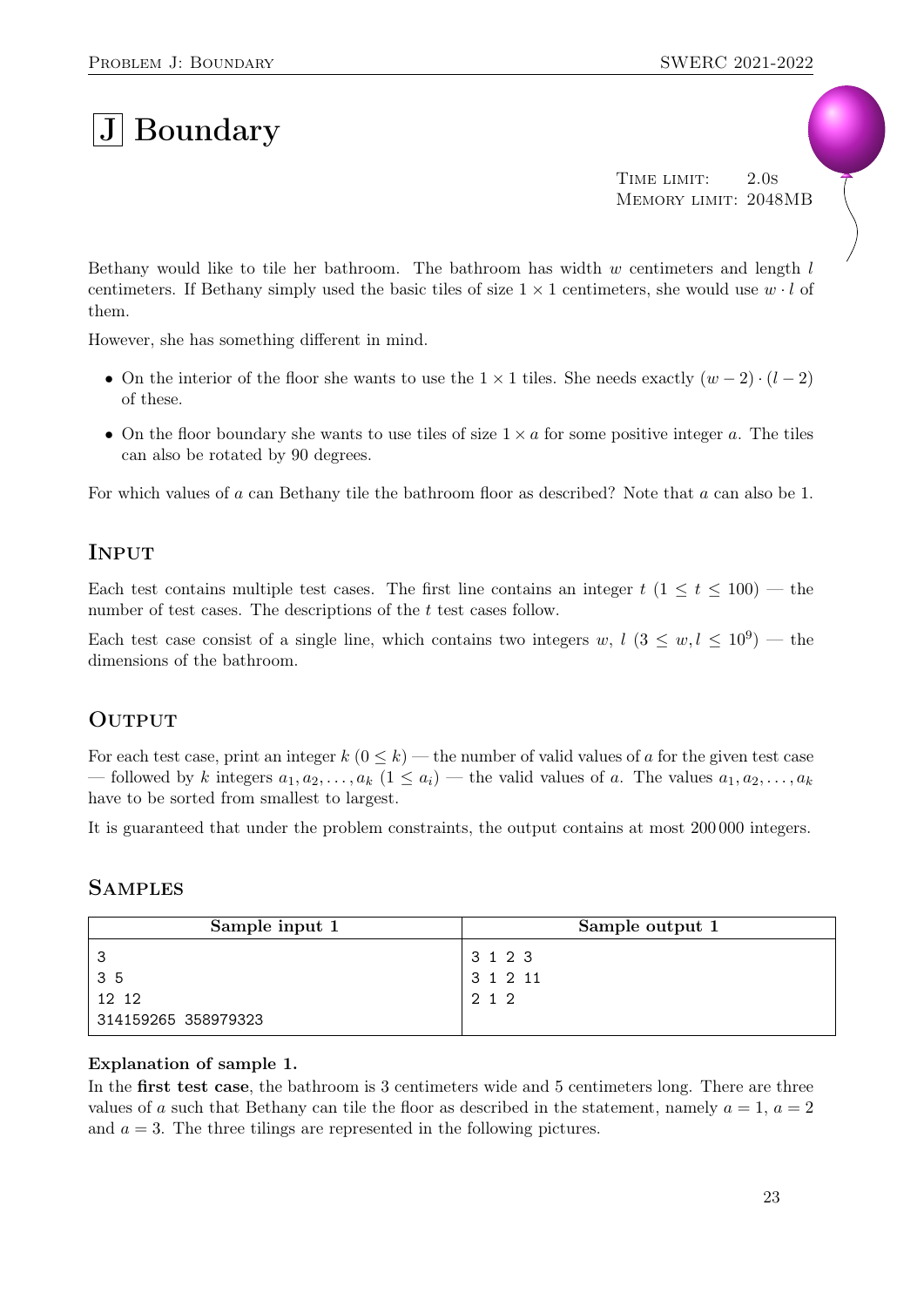







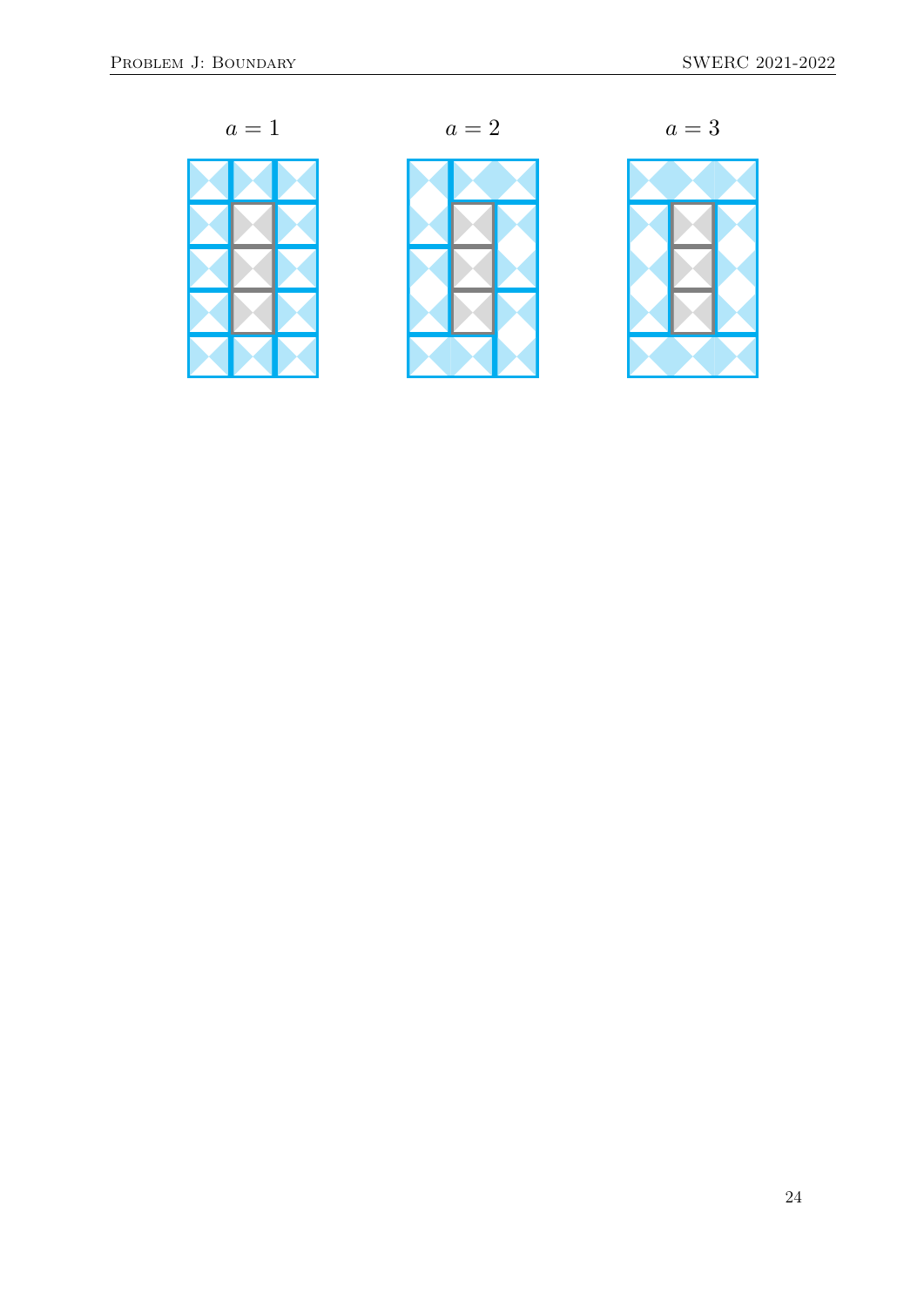# $|K|$  Gastronomic Event

TIME LIMIT: 2.0s Memory limit: 2048MB

SWERC organizers want to hold a gastronomic event.

The location of the event is a building with n rooms connected by  $n-1$  corridors (each corridor connects two rooms) so that it is possible to go from any room to any other room.

In each room you have to set up the tasting of a typical Italian dish. You can choose from  $n$  typical Italian dishes rated from 1 to n depending on how good they are  $(n$  is the best possible rating). The *n* dishes have distinct ratings.

You want to assign the *n* dishes to the *n* rooms so that the number of pleasing tours is maximal. A pleasing tour is a nonempty sequence of rooms so that:

- Each room in the sequence is connected to the next one in the sequence by a corridor.
- The ratings of the dishes in the rooms (in the order given by the sequence) are increasing.

If you assign the  $n$  dishes optimally, what is the maximum number of pleasing tours?

#### **INPUT**

The first line contains an integer  $n (2 \le n \le 1000000)$  — the number of rooms.

The second line contains  $n-1$  integers  $p_2, p_3, \cdots, p_n$   $(1 \leq p_i < i)$ . Each  $p_i$  indicates that there is a corridor between room i and room  $p_i$ . It is guaranteed that the building has the property that it is possible to go from any room to any other room.

#### **OUTPUT**

Print the maximum number of pleasing tours.

#### **SAMPLES**

| Sample input 1 | Sample output 1 |
|----------------|-----------------|
|                | 13              |
| 1222           |                 |

#### Explanation of sample 1.

It is optimal to place the dish with rating 1 in room 1, the dish with rating 2 in room 3, the dish with rating 3 in room 2, the dish with rating 4 in room 5 and the dish with rating 5 in room 4.

All the 13 possible pleasing tours are: (1), (2), (3), (4), (5), (1, 2), (3, 2), (2, 4), (2, 5), (1, 2, 4),  $(1, 2, 5), (3, 2, 4), (3, 2, 5).$ 

There are also other ways to assign the dishes to the rooms so that there are 13 pleasing tours.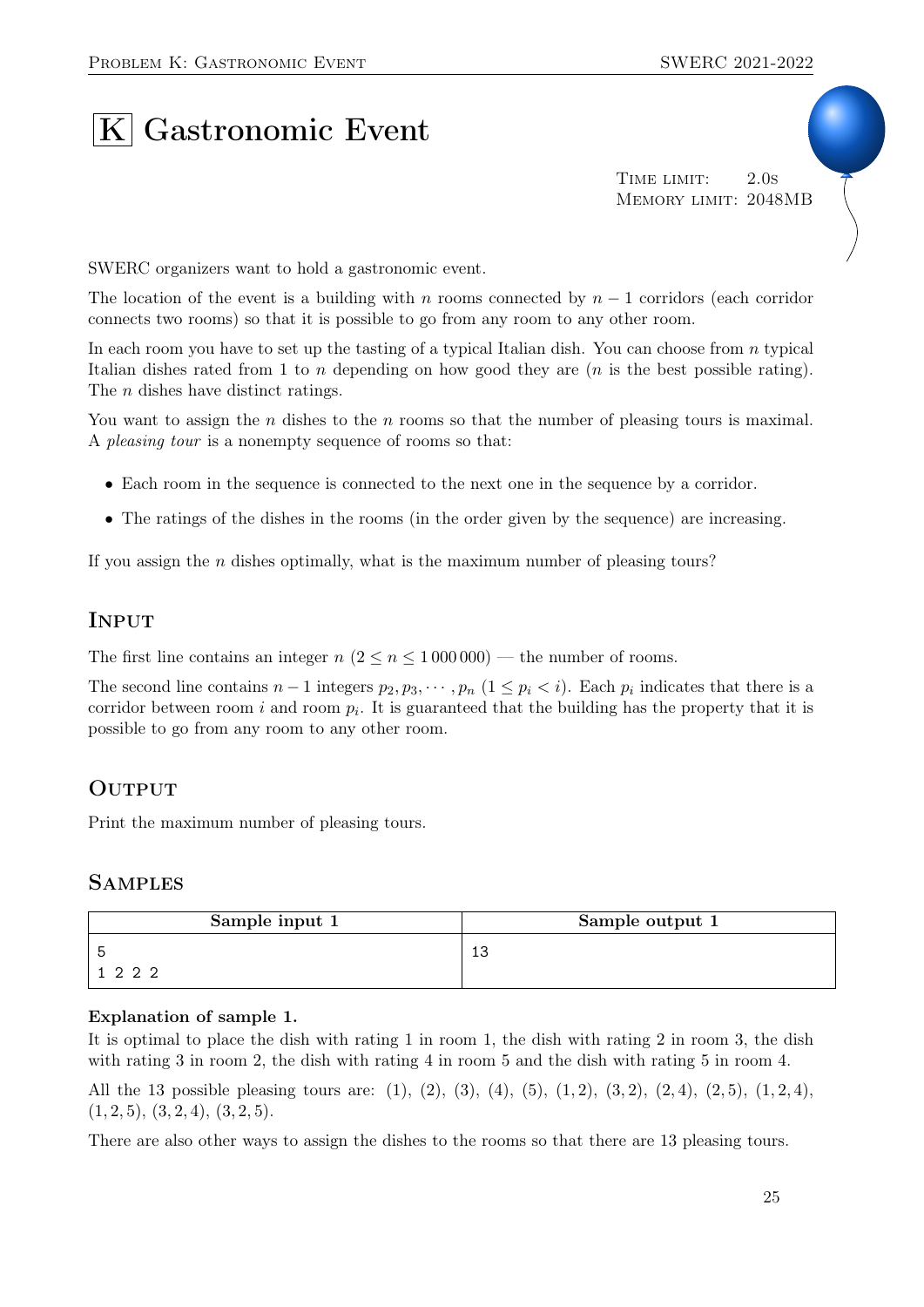| Sample input 2 | Sample output 2 |
|----------------|-----------------|
|                | 47              |
| 123432787      |                 |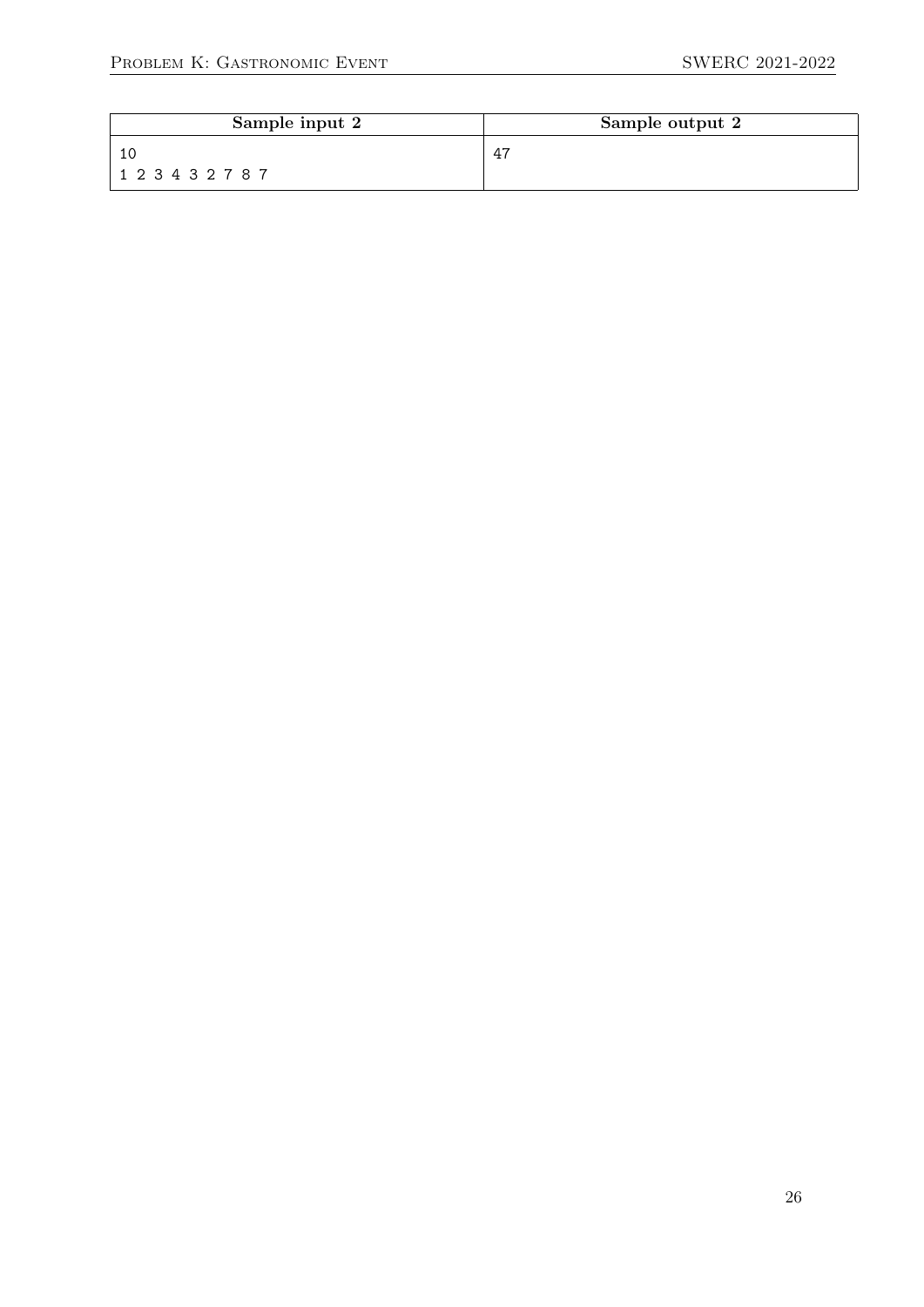# $|L|$  Circular Maze

TIME LIMIT: 2.0s Memory limit: 2048MB

You are given a circular maze such as the ones shown in the figures.



Determine if it can be solved, i.e., if there is a path which goes from the center to the outside of the maze which does not touch any wall. The maze is described by  $n$  walls. Each wall can be either circular or straight.

- Circular walls are described by a radius r, the distance from the center, and two angles  $\theta_1, \theta_2$ describing the beginning and the end of the wall in the clockwise direction. Notice that swapping the two angles changes the wall.
- Straight walls are described by an angle  $\theta$ , the direction of the wall, and two radii  $r_1 < r_2$ describing the beginning and the end of the wall.

Angles are measured in degrees; the angle 0 corresponds to the upward pointing direction; and angles increase clockwise (hence the east direction corresponds to the angle 90).

#### **INPUT**

Each test contains multiple test cases. The first line contains an integer  $t$  (1  $\leq t \leq 20$ ) — the number of test cases. The descriptions of the t test cases follow.

The first line of each test case contains an integer  $n (1 \le n \le 5000)$  — the number of walls.

Each of the following n lines each contains a character (C for circular, and S for straight) and three integers:

- either  $r, \theta_1, \theta_2$  ( $1 \le r \le 20$  and  $0 \le \theta_1, \theta_2 \le 360$  with  $\theta_1 \ne \theta_2$ ) if the wall is circular,
- or  $r_1$ ,  $r_2$  and  $\theta$  ( $1 \le r_1 < r_2 \le 20$  and  $0 \le \theta < 360$ ) if the wall is straight.

It is guaranteed that circular walls do not overlap (but two circular walls may intersect at one or two points), and that straight walls do not overlap (but two straight walls may intersect at one point). However, circular and straight walls can intersect arbitrarily.